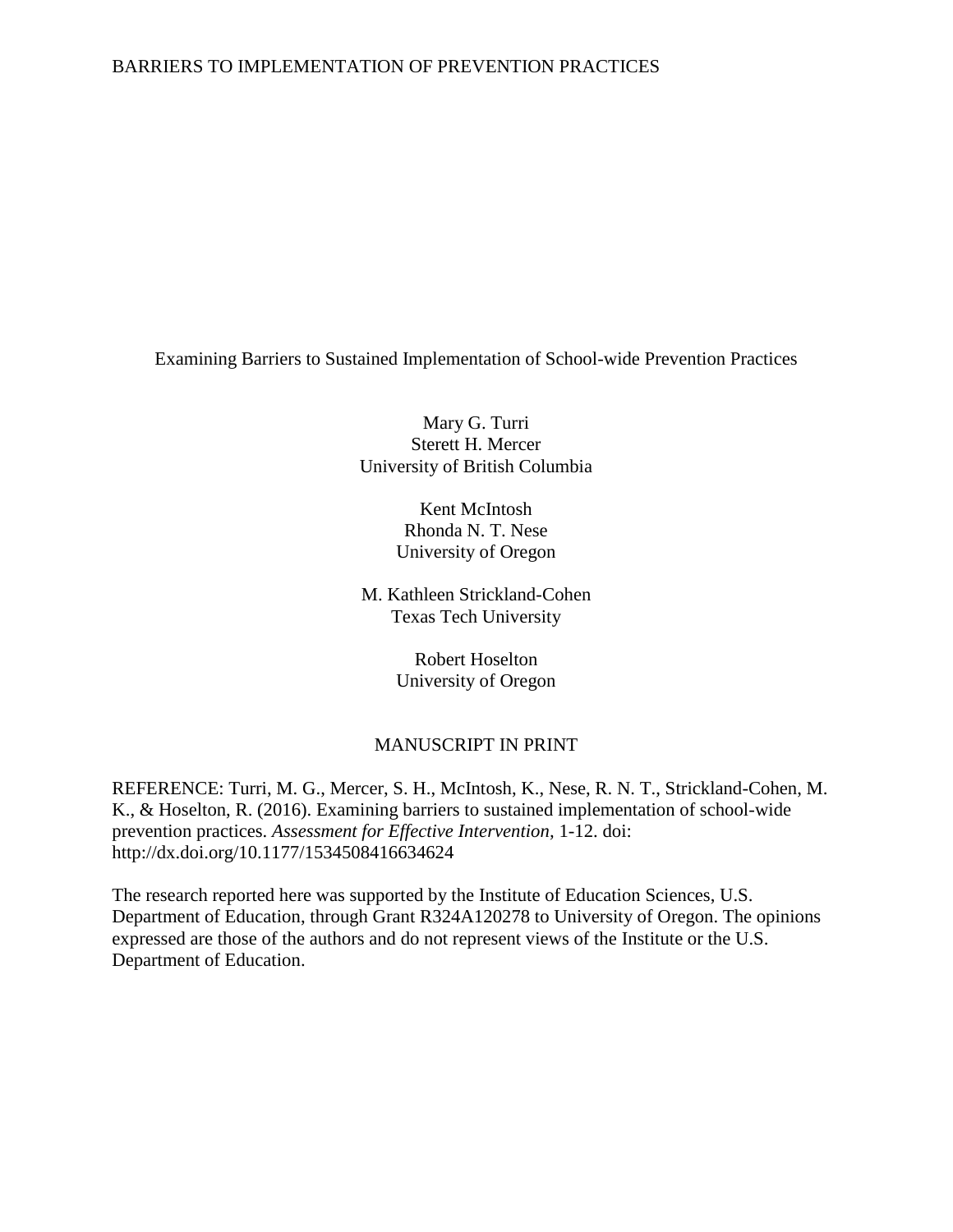#### **Abstract**

The purpose of this study was to determine if an experimental 5-item measure of barriers to implementing and sustaining school-wide prevention practices, the *Assessment of Barriers to Implementation and Sustainability in Schools* (ABISS), would relate to objective measures of school-wide positive behavioral interventions and supports (SWPBIS) implementation fidelity. The ABISS was administered to individuals in 704 U.S. schools implementing SWPBIS across 11 states, and scores were compared to school demographic variables and SWPBIS fidelity of implementation. Results showed acceptable model fit for the ABISS, partial measurement invariance, and statistically significant relations, after controlling for school demographic variables, with SWPBIS fidelity of implementation, except for schools implementing SWPBIS for 5 or more years. These patterns indicate substantial but decreasing relations of perceived barriers to implementation fidelity as schools continue to implement SWPBIS. Implications are discussed in terms of how assessment of perceived barriers can support implementation and sustainability of school-wide prevention practices.

*Keywords:* prevention, implementation science, barriers, fidelity of implementation, positive behavior support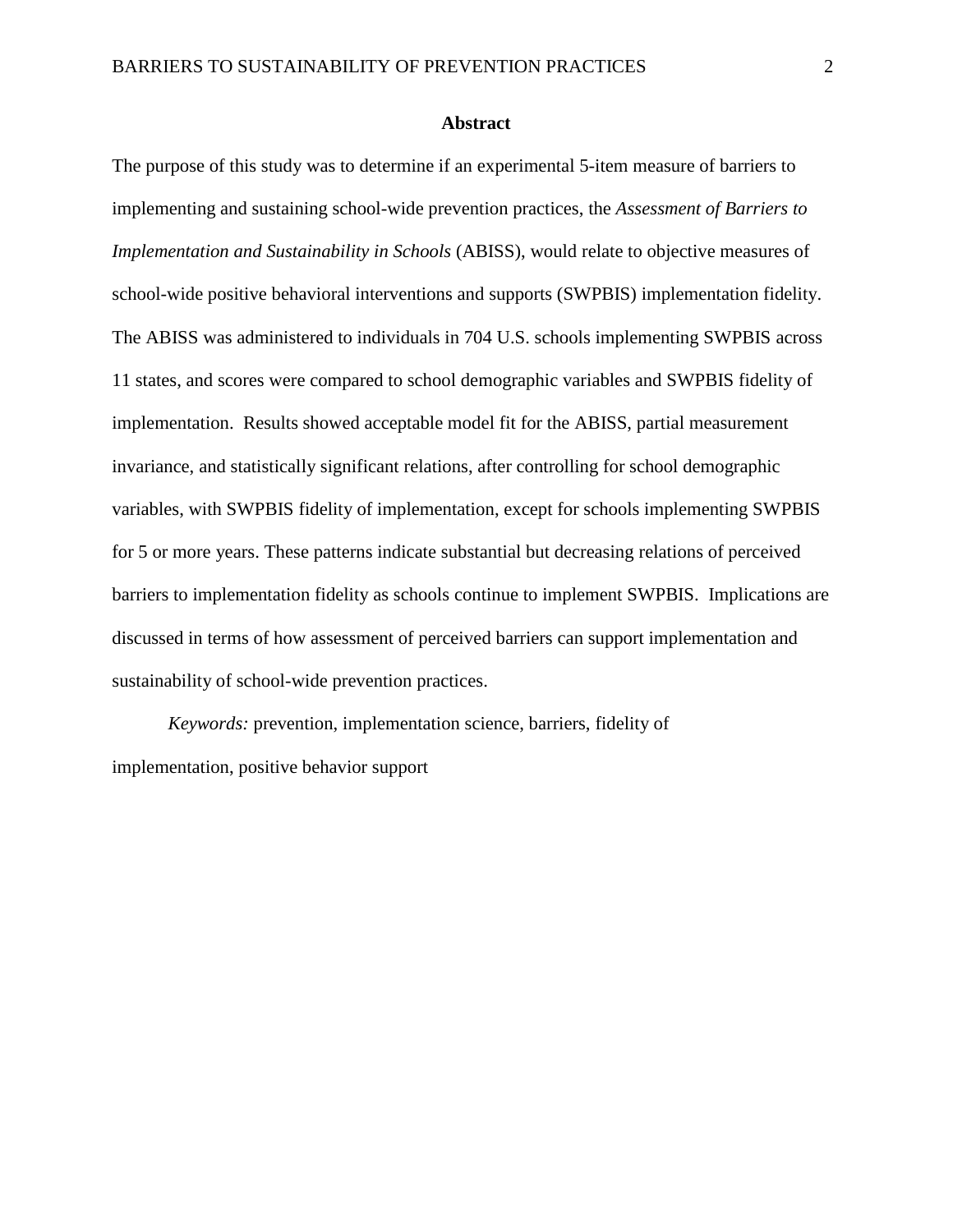#### **Examining Barriers to Sustained Implementation of School-wide Prevention Practices**

Because schools, districts, and states often adopt and implement effective educational practices that are later abandoned, identifying variables that support the sustainability of educational practices is a growing area of research [\(McIntosh, Horner, & Sugai, 2009\)](#page-28-0). In research on sustainability of educational practices, the following terms should be differentiated: implementation fidelity, sustained implementation, and sustainability. We consider implementation fidelity to be the extent to which trained interventionists deliver the intervention consistently, and as intended (Sanetti [& Kratochwill, 2009\)](#page-30-0). As an educational practice continues to be implemented over a period of several years with adequate fidelity and positive student outcomes, sustained implementation is evident. In contrast, sustainability is the *potential* of sustained implementation, based on aspects of the practice, its implementation, its context, and the systems in place to support it [\(McIntosh & Turri, 2014\)](#page-29-0). To meet the goal of sustained implementation, schools need to engage in an iterative process of responding to changes in context [\(McIntosh, Horner, et al., 2009\)](#page-28-0). Barriers to the sustainability of school-based practices are inevitable, often arising from initial levels or changes to the structure and dynamics of implementing schools in areas such as resources, staff capacity, and district policy. When an intervention can be implemented with integrity despite these potential barriers, it can be called sustainable [\(Fixsen, Naoom, Blase, Friedman, & Wallace, 2005\)](#page-25-0).

In terms of potential for sustained implementation, the current level of fidelity is particularly important. When fidelity is high for an evidence-based practice, outcomes valued by school staff may be more likely to be achieved, and momentum and motivation of school staff to maintain a high level of implementation may be increased [\(McIntosh, Horner, et al., 2009\)](#page-28-0). When the impact of the intervention is visible, i.e., positive changes are observed, staff members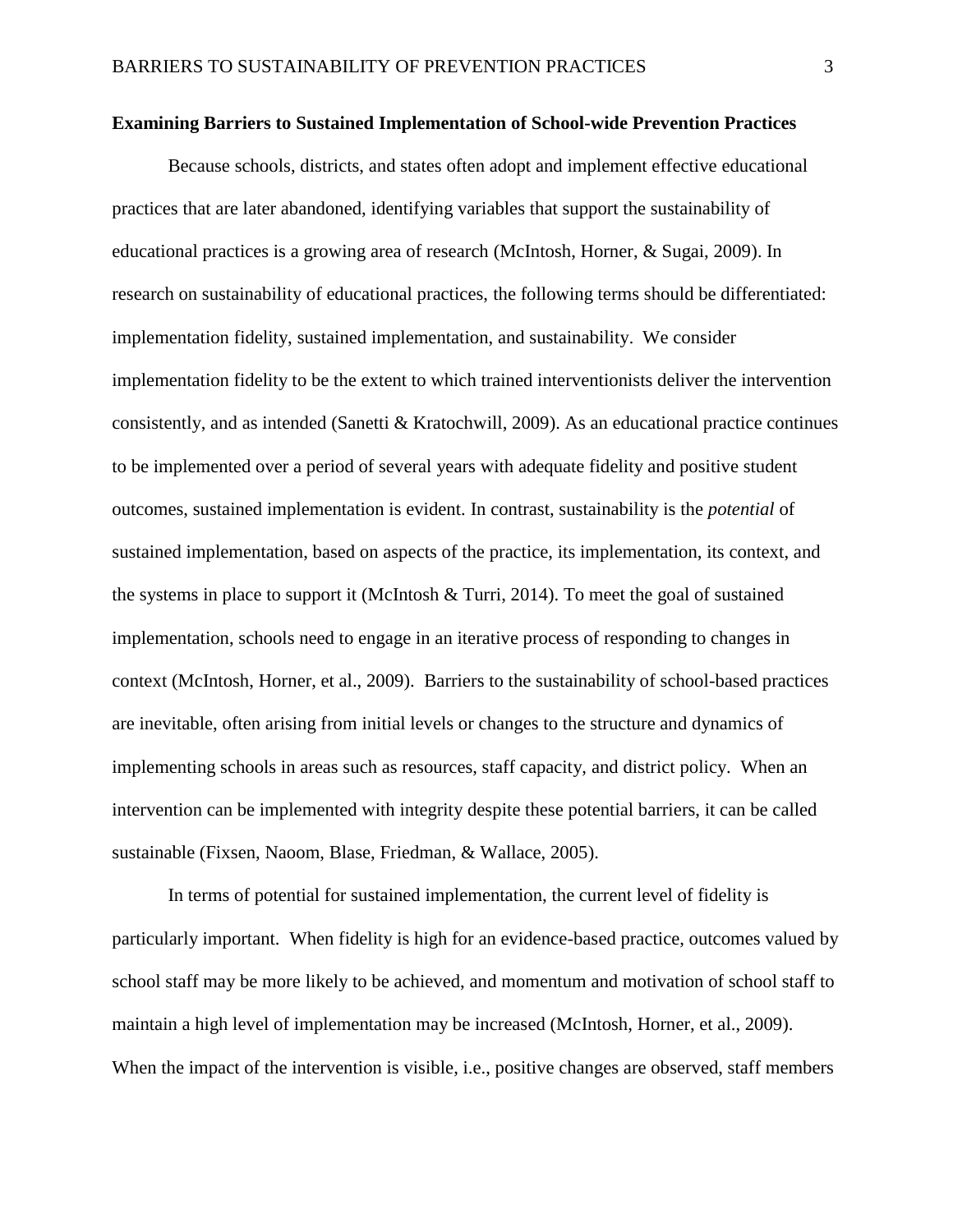may associate their efforts with the outcomes, which can help facilitate their continued effort [\(Andreou, McIntosh, Ross, & Kahn, 2015;](#page-25-1) [Forman, Olin, Hoagwood, Crowe, & Saka, 2009;](#page-26-0) [Han](#page-26-1)  [& Weiss, 2005\)](#page-26-1). Correspondingly, sustained implementation may be threatened if staff perceive that the intervention is not leading to important outcomes or worth their effort [\(Lohrmann,](#page-27-0)  [Martin, & Patil, 2013\)](#page-27-0). For these reasons, determining the extent to which perceived barriers to sustained implementation relates to implementation fidelity is an important first step toward identifying the effect of perceived barriers on sustained implementation. However, there is currently no known quantitative measure of barriers available.

In the current study, we present a preliminary, brief measure of school personnel perceived barriers to sustained implementation, and examine the extent to which the measure relates to concurrent measures of School-wide Positive Behavioral Interventions and Supports (SWPBIS) implementation fidelity. SWPBIS is a systems-level approach to implementing effective behavior support practices focusing on instruction and environmental change to enhance prosocial behaviors and reduce problem behaviors across all school settings and for all students [\(Sugai et al., 2010\)](#page-30-1). Identifying and addressing potential barriers to sustained implementation is particularly important for school-wide interventions such as SWPBIS, given its widespread dissemination across diverse school contexts and its well documented positive effects on multiple student outcomes [\(Horner et al., 2009;](#page-26-2) [McIntosh, Bennett, & Price, 2011\)](#page-28-1).

In its current form the scale is not intended for use as a diagnostic tool, rather the measure is intended to be an efficient measure of overall levels of barriers to sustainability. SWPBIS was selected because of its wide implementation and sustainability [\(McIntosh, Filter, Bennett, Ryan,](#page-28-2)  [& Sugai, 2010\)](#page-28-2), making it an opportune focus of systems change research. Although the present study focuses on SWPBIS, barriers to implementation are inevitable in any large-scale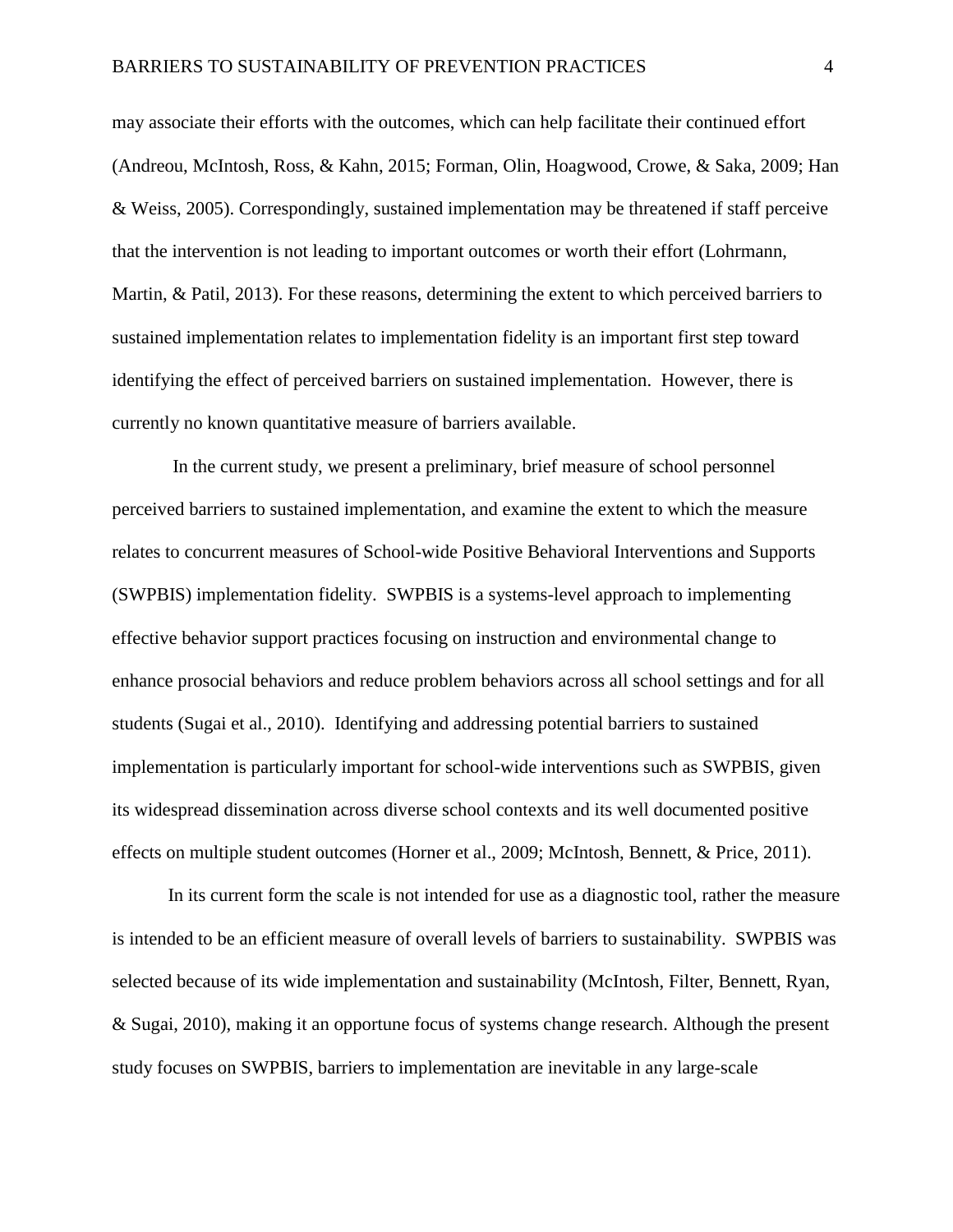implementation effort; therefore, the implications of this study could potentially inform other school-based practices, and implementation science more broadly.

### **Failure to Sustain Educational Practices: What We Know About Barriers**

Several broad factors have been discussed as potential barriers to sustained implementation of school-based practices, including academic, behavioral, and mental health initiatives. These identified barriers informed the development of the brief measure of perceived barriers to implementation. The majority of studies in this area are case studies of failures to sustain and analyses of school personnel and stakeholder's perceptions of barriers through qualitative interviews and surveys (e.g., [Bambara, Goh, Kern, & Caskie, 2012;](#page-25-2) [Forman et al.,](#page-26-0)  [2009;](#page-26-0) [Lohrmann, Forman, Martin, & Palmieri, 2008;](#page-27-1) [Sindelar, Shearer, Yendol-Hoppey, &](#page-30-2)  [Liebert, 2006\)](#page-30-2). As such, the majority of the knowledge base regarding contextual barriers to sustained implementation of educational practices is based on descriptive, retrospective accounts. The lack of quantitative analysis of contextual barriers to sustainability may erroneously implicate educator motivation as the primary reason for failures to sustain. Specific barriers that have been identified, predominately based on studies of school personnel and stakeholder perceptions, are described below. Because these studies have poorly differentiated between the concepts of implementation and sustainability, we discuss the concepts together, given their logical relation.

#### **Administrator Support**

As the head of the school, administrators are instrumental in setting the priority for new interventions [\(Handler et al., 2007\)](#page-26-3). As such, lack of administrator support is frequently reported as a perceived barrier to successful implementation of school-wide and individual positive behavior support practices [\(Andreou et al., 2015;](#page-25-1) [Bambara, Nonnemacher, & Kern, 2009;](#page-25-3)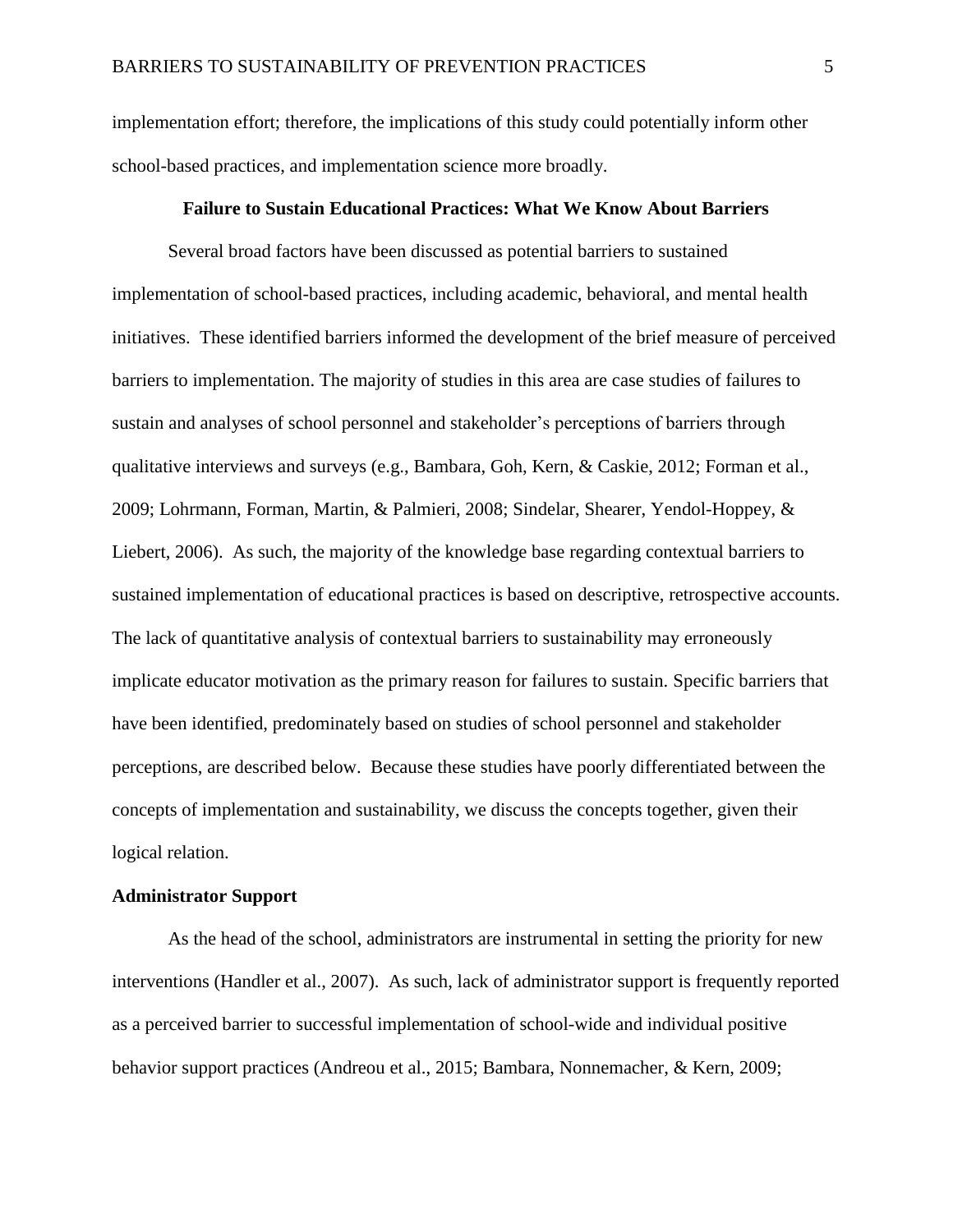[Kincaid, Childs, Blase, & Wallace, 2007;](#page-27-2) [Lohrmann et al., 2008\)](#page-27-1). [Lohrmann et al. \(2013\)](#page-27-0) reported that implementers of SWPBIS perceived that lack of active administrator support might negatively impact staff buy-in by sending a mixed message to staff regarding their need to participate. Developers of evidence-based mental health and prevention practices in schools have indicated that in their experience, even passive administrator resistance, such as generally acknowledging support but failing to participate, may be detrimental to the success of a practice [\(Forman et al., 2009\)](#page-26-0).

#### **Staff Buy-in**

Obtaining staff buy-in for a practice is an essential component of successful implementation. Aside from the logistical challenge of recruiting staff with relevant skills, lack of staff buy-in due to negative beliefs regarding the practice is a perceived barrier commonly reported in research. For example, staff may resist changing their personal practices based on either a desire to maintain the status quo or lack of interest in the intervention itself [\(Forman et](#page-26-0)  [al., 2009\)](#page-26-0). Qualitative interview and survey studies consistently indicate the perceived difficulty of obtaining staff buy-in when the philosophical principles of a practice are in opposition to existing staff beliefs [\(Andreou et al., 2015;](#page-25-1) [Bambara et al., 2012;](#page-25-2) [Bambara et al., 2009;](#page-25-3) [Kincaid](#page-27-2)  [et al., 2007;](#page-27-2) [Lohrmann et al., 2008;](#page-27-1) [Pinkelman, McIntosh, Rasplica, Berg, & Strickland-Cohen,](#page-29-1)  [2015\)](#page-29-1). For example, in SWPBIS, staff may resist the principle of acknowledging students for appropriate behavior if they believe punishment to be more effective in reducing problem behavior [\(Lohrmann et al., 2013\)](#page-27-0).

#### **Staff Capacity to Implement**

Because school staff are ultimately the individuals who deliver a practice, barriers to staff capacity to implement are important to address. Previous interview and survey research on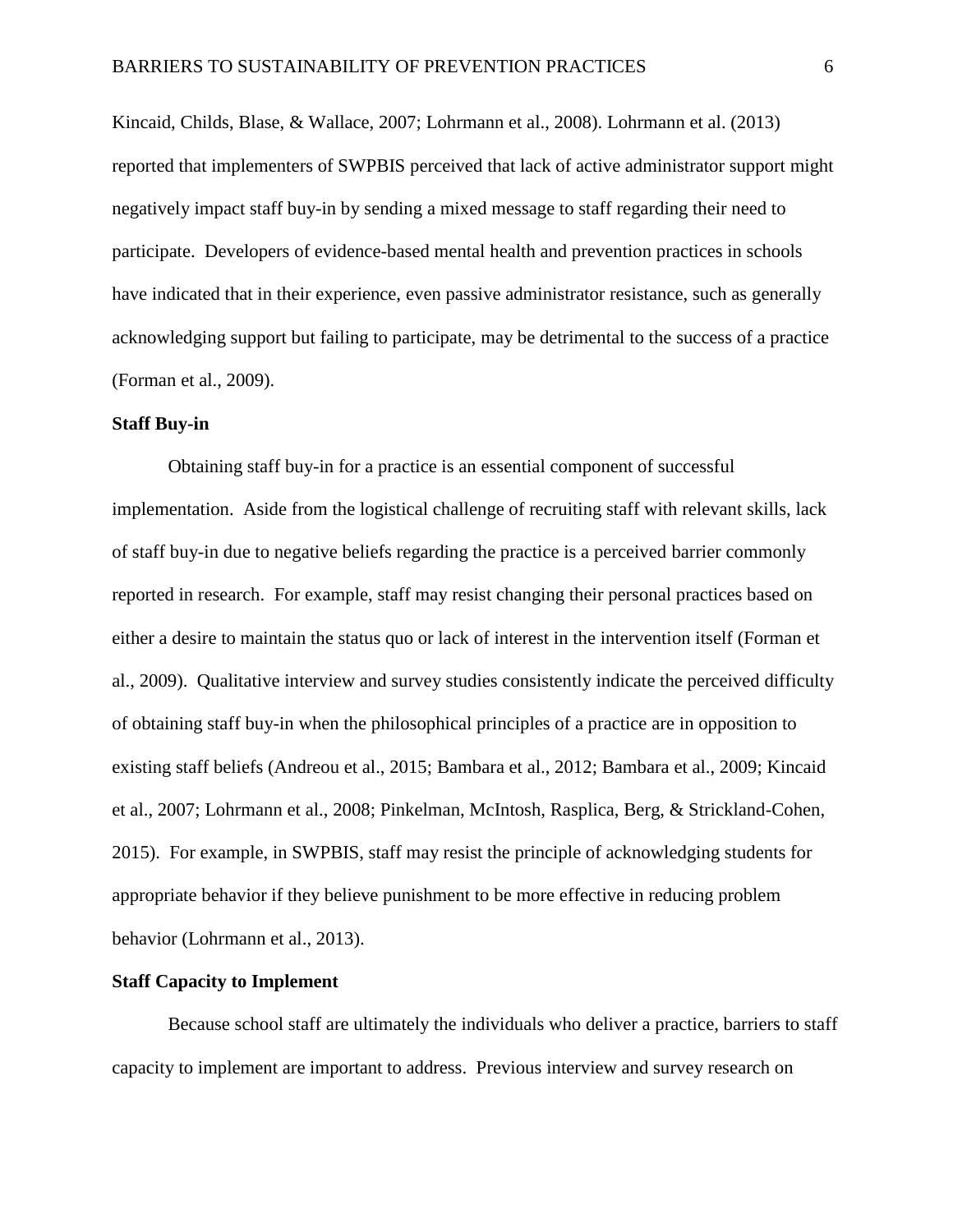school-based behavior practices indicate that staff capacity is diminished by inadequate training, lack of ongoing technical assistance, and too few staff members trained [\(Bambara et al., 2012;](#page-25-2) [Bambara et al., 2009;](#page-25-3) [Kincaid et al., 2007\)](#page-27-2). Inadequate training may threaten program success from the outset; [Kratochwill, Volpiansky, Clements, and Ball \(2007\)](#page-27-3) suggest that strong training and ongoing professional development are essential components for ensuring that school personnel implement with fidelity. Qualitative interview and survey studies indicate that the provision of adequate time to complete intervention activities during the school day is also perceived as important [\(Forman et al., 2009;](#page-26-0) [Pinkelman et al., 2015\)](#page-29-1), as is the perception that the intervention can efficiently align with regular routines and not be perceived as an additional burden [\(Andreou et al., 2015;](#page-25-1) [Bambara et al., 2009;](#page-25-3) [Coffey & Horner, 2012\)](#page-25-4).

#### **Turnover**

Staff turnover can affect both administrator support and staff capacity to implement. Given that administrator support has been noted as essential to successful implementation, administrator turnover may be particularly challenging. For example, in a case study analysis of failure to sustain a school inclusion practice that had been successfully implemented, [Sindelar et](#page-30-2)  [al. \(2006\)](#page-30-2) found that administrator turnover was reported as a key contributor to the failure, noting that the new administrator had different priorities and showed less support for the practice. In terms of staff turnover, departing champions of the practice (i.e., key staff members invested in the practice), and incoming untrained staff may all contribute to diminished implementation. Sindelar and colleagues suggested that both types of staff turnover diluted program acceptance and capacity to implement. One specific challenge with staff turnover is the need to train new staff. When staff turnover is high, schools may use substantial resources to establish buy-in and provide training for new staff, contributing to a sense of being "stuck" in a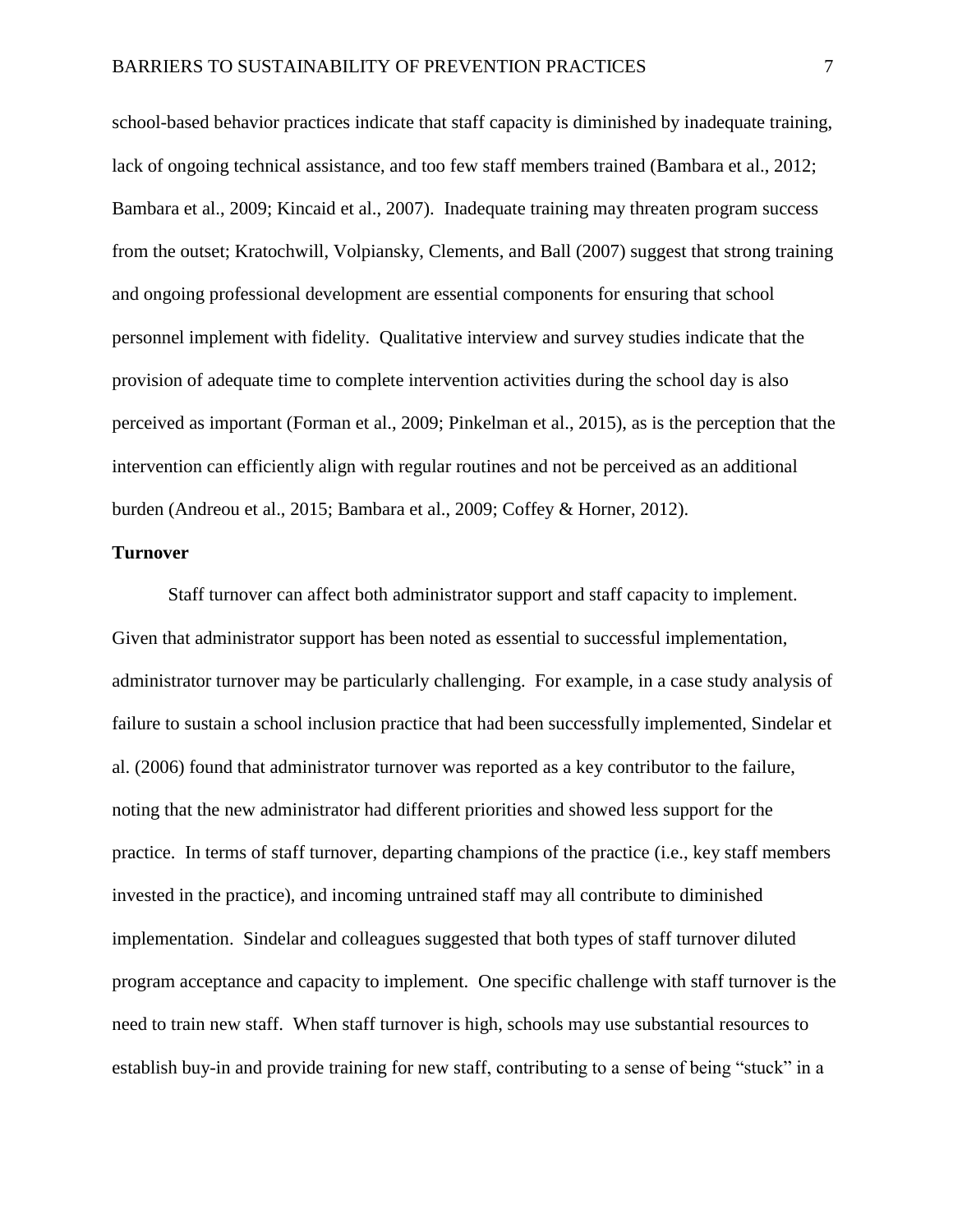perpetual state of initial implementation [\(Hatch, 2000\)](#page-26-4).

## **Competing Initiatives**

Implementing a new practice in a school is inherently difficult given that schools are faced with concurrent implementation of multiple, possibly competing, initiatives to satisfy needs and policies at multiple levels (e.g., school initiatives vs. state initiatives). [Sanford](#page-30-3)  [DeRousie and Bierman \(2012\)](#page-30-3) found that teachers most frequently reported competing initiatives as a barrier to the sustainability of an evidence-based literacy and social emotional preschool curriculum. As a result, they warned against implementing a new initiative without also addressing strategies to reduce competing priorities. [Langley, Nadeem, Kataoka, Stein, and](#page-27-4)  [Jaycox \(2010\)](#page-27-4) also reported that competing initiatives was the most frequently endorsed barrier among clinicians who were unsuccessful in implementing a school-based mental health initiative. In schools, one major barrier is the focus on standardized academic testing stemming from federal and state initiatives, which may be perceived as superseding non-academic goals, threatening non-academic interventions in particular [\(Forman et al., 2009\)](#page-26-0).

#### **Barriers to Sustainability of School-wide Positive Behavioral Interventions and Supports**

Two recent studies have examined perceptions of school staff regarding facilitators and barriers to sustained implementation of SWPBIS. [McIntosh et al. \(2014\)](#page-29-2) analyzed respondents' perceived importance of contextual features for implementation and sustainability of SWPBIS using a mixed-methods approach. Qualitative analyses revealed that limited resources (including time and funding) were identified as the most significant barrier to sustaining SWPBIS; other frequently endorsed barriers included high rates of staff turnover, low fidelity of implementation, and insufficient staff buy-in. [Pinkelman et al. \(2015\)](#page-29-1) aimed to replicate and expand the results of McIntosh et al., using a larger and more diverse sample. Also based on qualitative analyses, the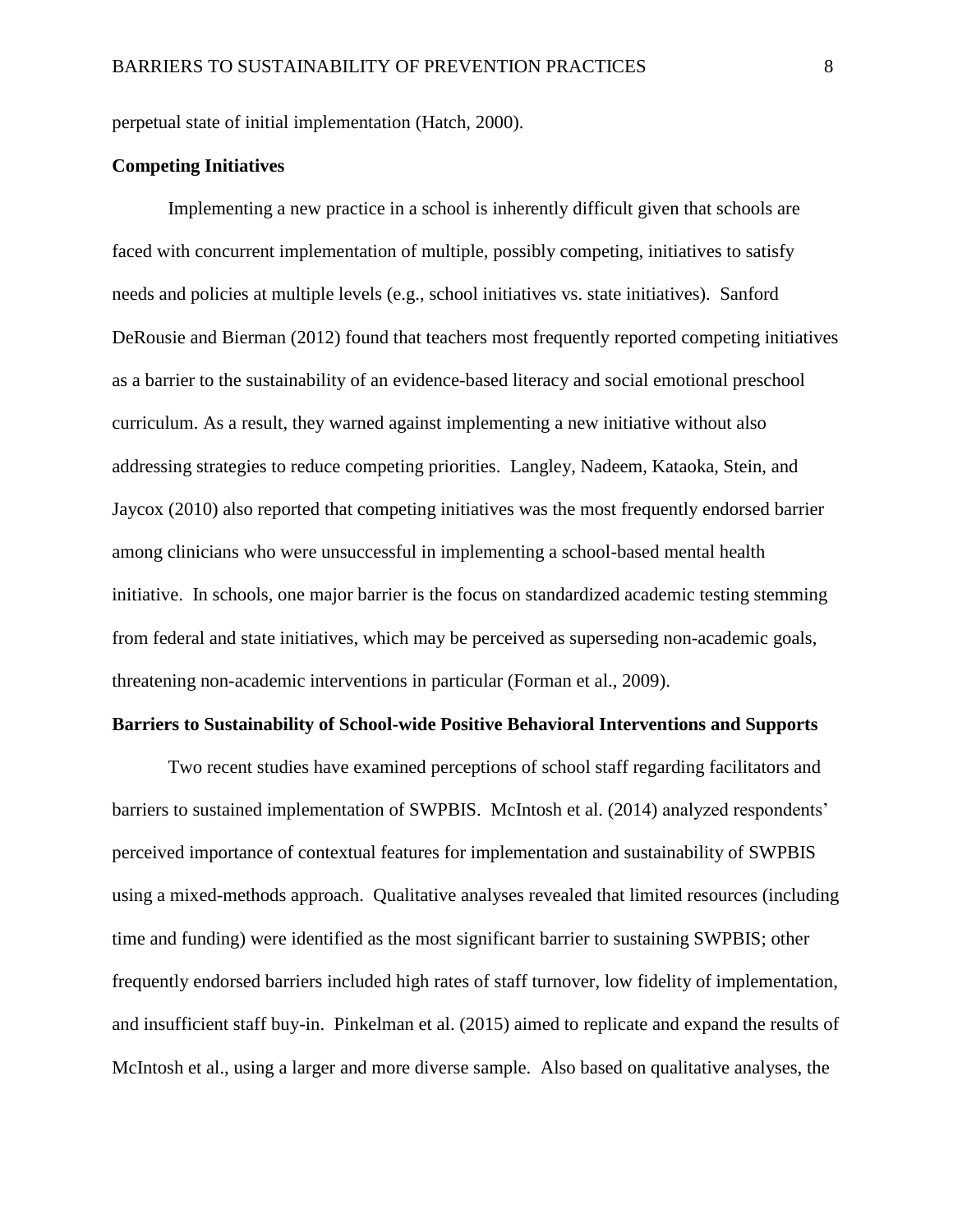most frequently reported barriers were limited staff buy-in, followed by insufficient resources, both temporal (i.e., time to do SWPBIS activities) and monetary (i.e., funding).

Although the results of these studies shed light on the perspectives of school team members regarding barriers to sustained implementation, both studies, together with the majority of the studies previously reviewed, relied largely on descriptive interviews or surveys to identify barriers to sustainability. Across these studies, there is tremendous consistency among the perceptions of school personnel; however, there have been limited efforts to identify barriers to implementation using objective measures of fidelity or sustained implementation. For example, [McIntosh et al. \(2014\)](#page-29-2) reported that raters' perceived lack of implementation fidelity to be a significant barrier to sustainability, which warrants empirical corroboration with fidelity of implementation data.

Additionally, it is important to consider the schools' stage of SWPBIS implementation. Similar to other school-based interventions, SWPBIS is a systems-level approach, requiring several years to achieve full implementation [\(Sugai, Horner, & McIntosh, 2008\)](#page-30-4). Across each stage of implementation, there may be different barriers to continued implementation. In the current study, three stages were conceptualized, representing schools implementing for 0 to 1 years (initial implementation), 2 to 4 years (full operation), and 5 or more years (sustainability; [Adelman & Taylor, 1997;](#page-25-5) [Mercer, McIntosh, Strickland-Cohen, & Horner, 2014\)](#page-29-3). Both [McIntosh et al. \(2014\)](#page-29-2) and [Pinkelman et al. \(2015\)](#page-29-1) included schools across all stages of implementation in their samples; however, it is important to systematically examine differences in reported barriers, and the extent to which relations between reported barriers and fidelity differ by stage of implementation.

#### **Purpose of the Study**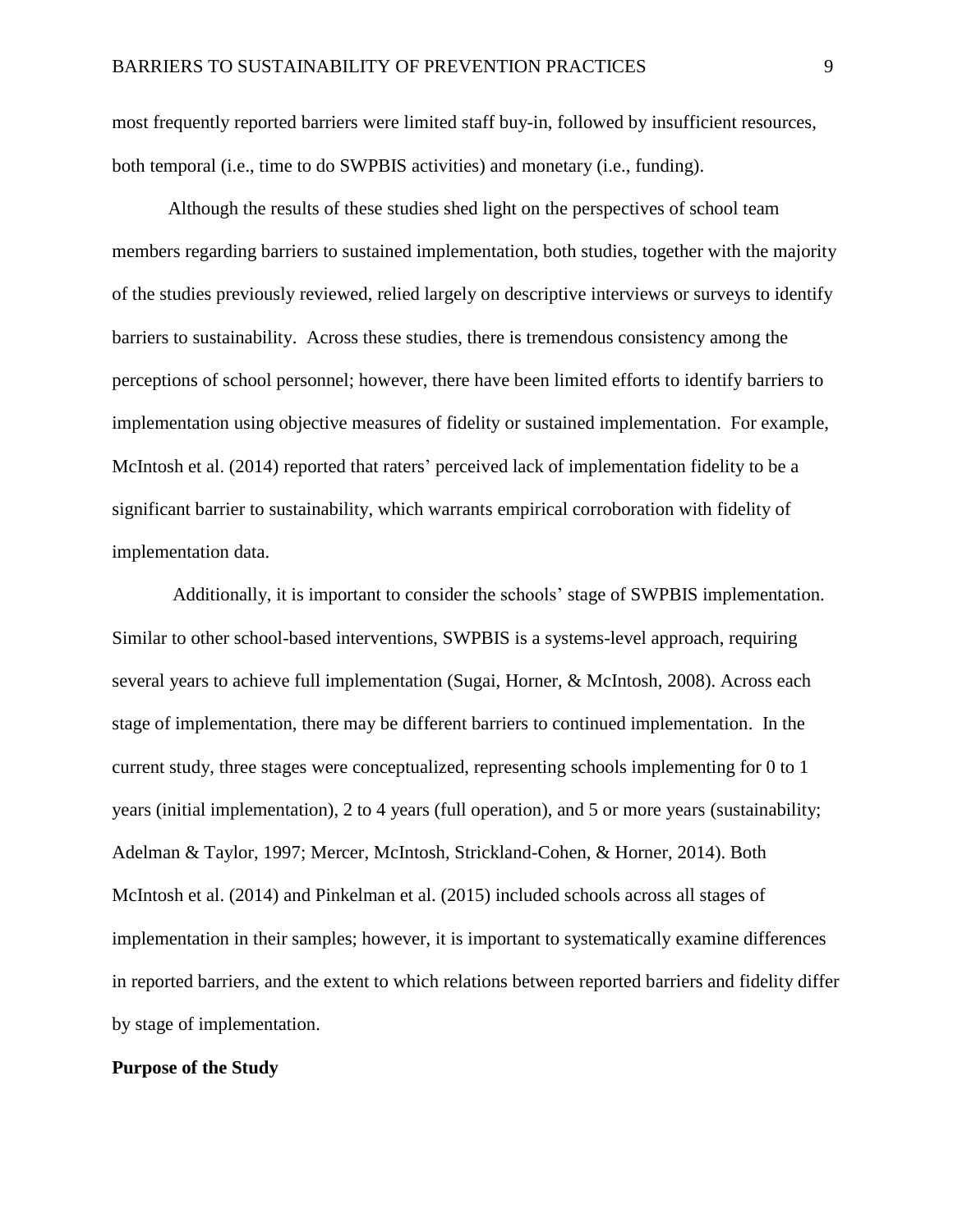Studying perceived barriers to sustained implementation across all stages of SWPBIS implementation will provide critical information to the emerging literature on the sustainability of school-based practices, which has to date been largely anecdotal. The purpose of this study is to evaluate the factor structure of a brief measure of SWPBIS school team members' perceived barriers to sustained implementation, and the extent to which the measure relates to fidelity of implementation data at each stage of implementation.

The following research questions were examined:

1. What is the factor structure of the barriers measure, and is it invariant across stages of implementation?

We expected the barriers scale, as a brief measure, to be unidimensional. Testing measurement invariance (i.e., similarity of scale psychometrics across stages) permitted investigation of substantive research questions regarding differences in barriers across stages of implementation. Without establishing measurement invariance, observed mean differences in perceptions of barriers could be an artifact of psychometric differences in the barriers measure across SWPBIS stages of implementation.

2. Are there mean differences in perceptions of barriers across schools at different SWPBIS stages of implementation?

Because sustained implementation, in part, requires that schools overcome barriers to implementation, we expected there to be fewer perceived barriers in latter stages of implementation.

3. Controlling for school demographic variables, to what extent do perceptions of barriers relate to fidelity of SWPBIS implementation at each implementation stage?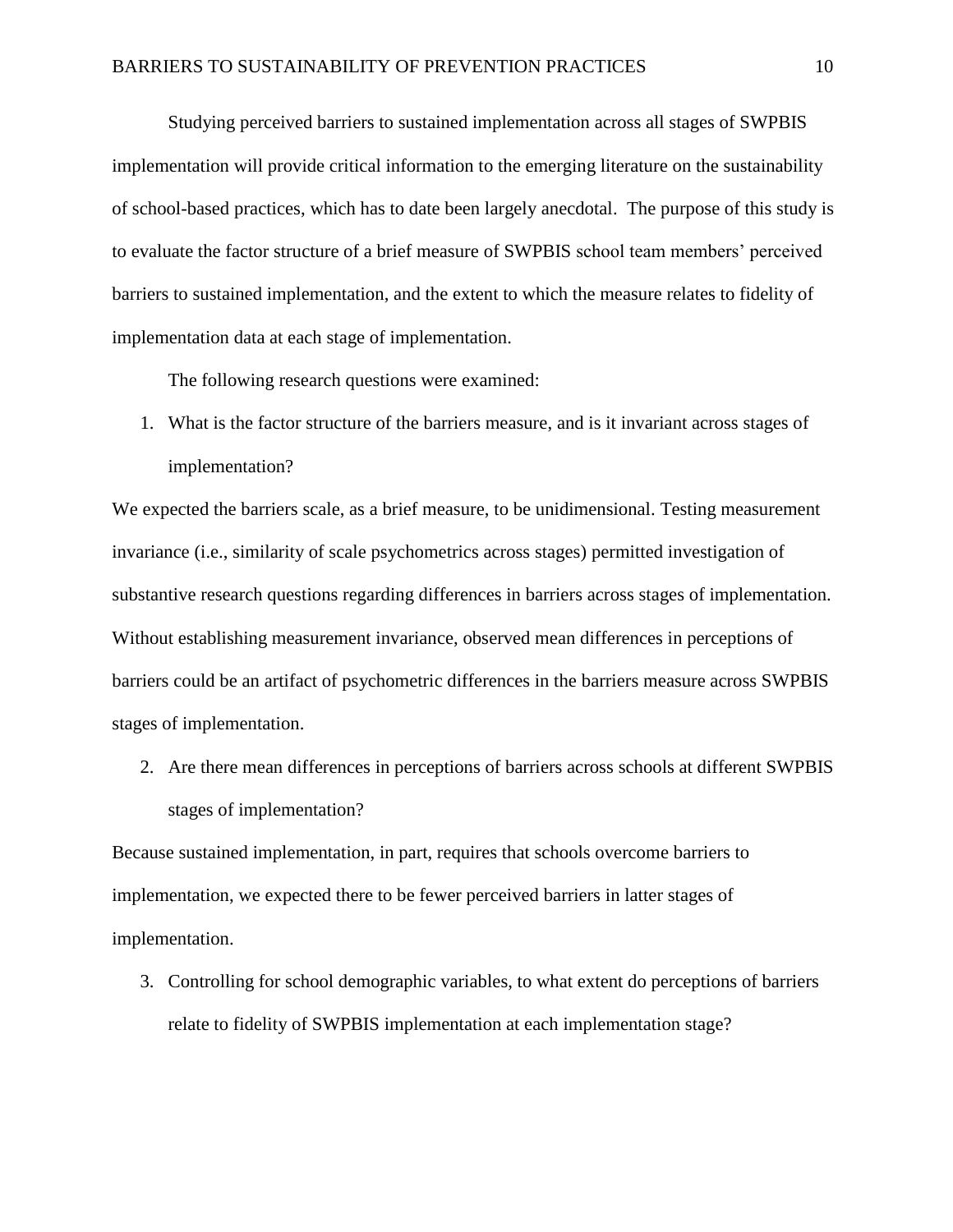We considered it important to account for school demographic control variables, such as school level (i.e., elementary vs. middle or high schools) and the percentage of students in the school eligible for free or reduced price meals, because prior research has indicated that these variables relate to sustainability [\(McIntosh, Kim, Mercer, Strickland-Cohen, & Horner, 2015\)](#page-28-3) or sustained implementation [\(McIntosh, Mercer, Nese, Strickland-Cohen, & Hoselton, 2015\)](#page-29-4).

#### **Method**

#### **Participants and Settings**

A total of 704 U.S. K-12 public schools (within 11 states and spanning all four regions of the US Census Bureau) participated in the study. These schools were part of a larger sample of schools participating in a longitudinal study examining implementation and sustainability of SWPBIS. This subsample included all schools with complete demographic data available from the National Center for Educational Statistics (NCES). Demographic data for the schools are summarized in Table 1. All schools were currently implementing or preparing to implement SWPBIS in the next school year. Of these schools, 180 (25%) were in the initial implementation stage (0 to 1 years), 329 (47%) were in the full operation stage (2 to 5 years), and 195 (28%) were in the sustainability stage (5 or more years).

#### **Measures**

#### **Barriers to Sustainability.** The *Assessment of Barriers to Implementation and*

*Sustainability in Schools* (ABISS) is an experimental 5-item scale with 4 response options (1 = *Not True*; 4 = *Very True*) assessing potential barriers to implementation or sustainability of school-wide interventions. The items in the ABISS (see Table 2) were initially developed as part of the *School-wide Universal Behavior Sustainability Index- School Teams* [\(SUBSIST;](#page-28-4)  [McIntosh, Doolittle, Vincent, Horner, & Ervin, 2009\)](#page-28-4). The SUBSIST is a research-validated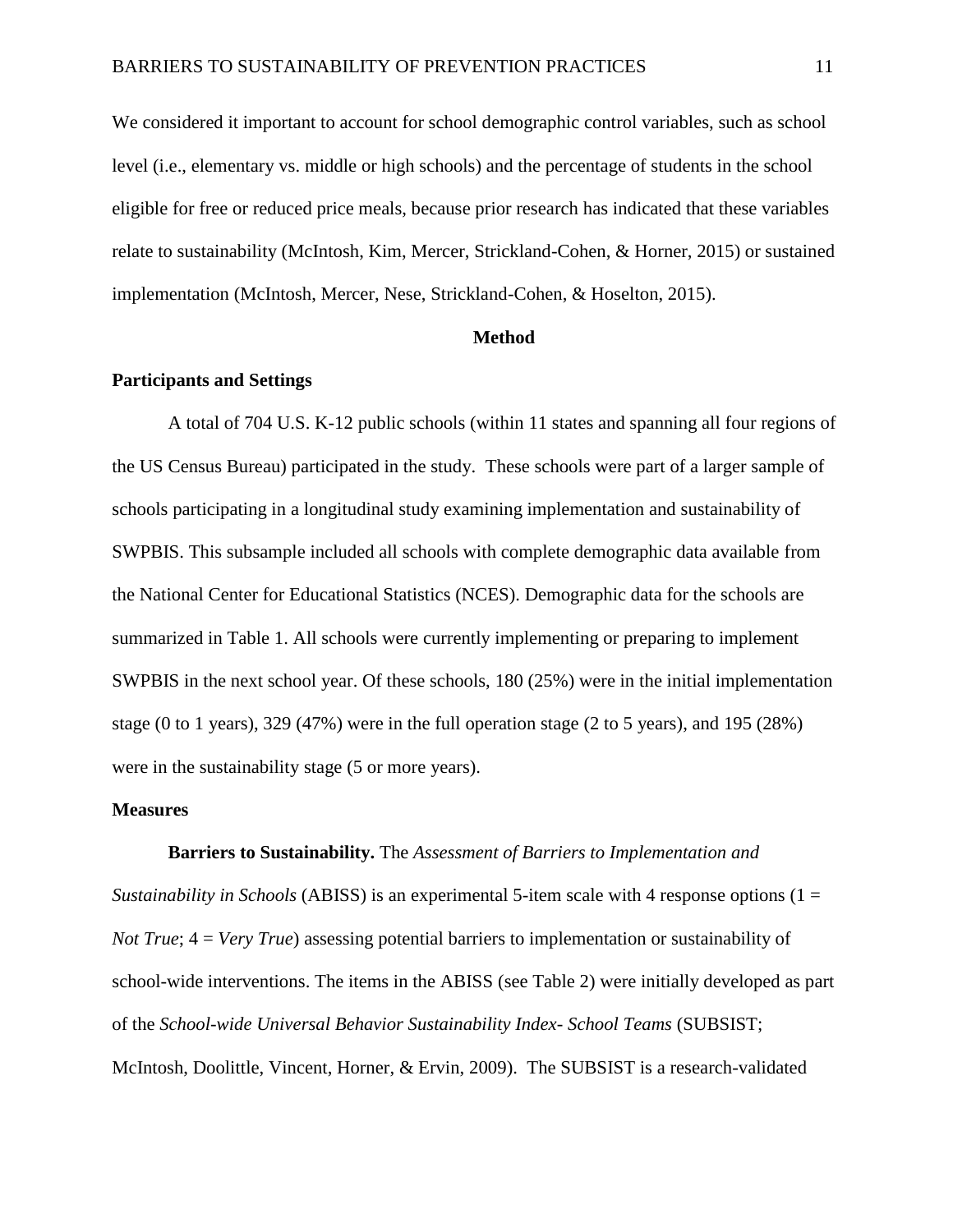measure used to assess the critical features that facilitate or hinder the sustainability of schoolbased universal behavior support practices. Internal consistency of the ABISS in the current sample is reported in the results section; based on data reported in [McIntosh, MacKay, et al.](#page-28-5)  [\(2011\)](#page-28-5), inter-rater reliability (weighted kappa = .83) and 3-week test-retest reliability (weighted kappa = .86) for ABISS items was high. Evidence for content validity, based on data reported in McIntosh, MacKay, et al. (2011), included an expert panel review of the measure, the response format, and the extent to which the specific items assessed a potential barrier to sustainability. Results showed a content validity index score of .95, indicating strong content validity [\(Rubio,](#page-30-5)  [Berg-Wagner, Tebb, Lee, & Rauch, 2003\)](#page-30-5). Percentages of missing data on individual ABISS items ranged from 2.2 to 6.7%.

**SWPBIS Fidelity of Implementation.** Fidelity of implementation of SWPBIS at each school was assessed using the following research-validated measures: the School-wide Evaluation Tool [\(SET; Sugai, Lewis-Palmer, Todd, & Horner, 2001\)](#page-31-0), the School-wide Benchmarks of Quality [\(BOQ; Kincaid, Childs, & George, 2005\)](#page-27-5), the PBIS Self Assessment Survey [\(SAS; Sugai, Horner, & Todd, 2000\)](#page-31-1), and the Team Implementation Checklist [\(TIC;](#page-31-2)  [Sugai, Todd, & Horner, 2001\)](#page-31-2).

*School-wide Evaluation Tool.* The SET is completed during a site visit from a trained external evaluator. Psychometric analyses revealed strong internal consistency ( $\alpha$  = .96), testretest reliability (mean = 97%) and inter-rater agreement [\(mean agreement = .99; Horner et al.,](#page-27-6)  [2004\)](#page-27-6). SET implementation average scores were available for 409 schools (58% of sample).

*School-wide Benchmarks of Quality.* The BOQ is also an external evaluation that is based on observation and permanent product review. Analyses of the measure's psychometric properties indicated strong internal consistency ( $\alpha$  = .96), test-retest reliability (mean = 97%),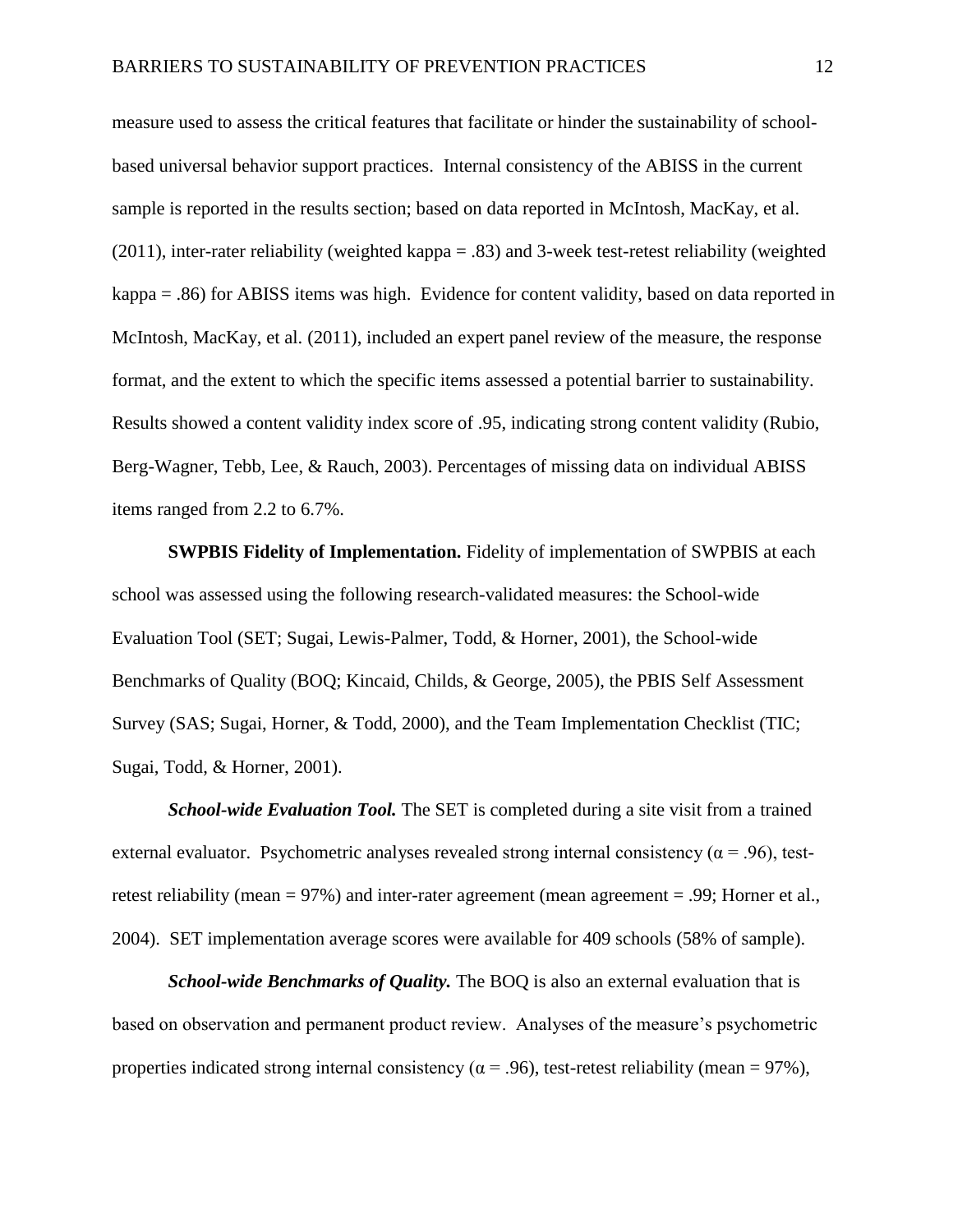inter-rater reliability (mean agreement  $= 89\%$ ), and concurrent validity (correlation with the SET, [r = .51; Cohen, Kincaid, & Childs, 2007\)](#page-25-6). BOQ total ratio scores were available for 348 schools (50% of sample).

*PBIS Self Assessment Survey.* The SAS is a self-assessment fidelity of implementation measure. Its correlation with the SET has been documented as .75 [\(Horner et al., 2004\)](#page-27-6). Psychometric analysis showed strong internal consistency for the school-wide subscale and total scores of the measure ( $\alpha$  range = .75 to .94; [Hagan-Burke et al., 2005;](#page-26-5) [Safran, 2006\)](#page-30-6). SAS implementation average scores were available for 461 schools (65% of sample).

*Team Implementation Checklist.* The TIC is another self-report fidelity measure. The TIC has demonstrated strong internal consistency (ordinal  $\alpha$  = .94; McIntosh, Mercer, et al., [2015\)](#page-29-4). TIC implementation average scores were available for 284 schools (40% of sample).

#### **Procedure**

Schools implementing or preparing to implement SWPBIS were recruited through the schools' state SWPBIS networks through email and sharing contact information at state or district conferences. The invitation requested that any one member of each school's SWPBIS team could complete the ABISS online for their respective school, between fall 2012 and spring 2013. In the case of multiple responses per school, the survey with the least missing data was selected as the response for the school. Of the respondents, 63% were school PBIS team leaders, facilitators, or internal coaches; 23% were school administrators; 8% were other school faculty or staff members; and 5% were external to the school (e.g., a district PBIS team facilitator). ABISS data were then electronically linked to the schools' PBIS fidelity data (i.e., the most recent SET, BOQ, SAS, and/or TIC scores for the school year the ABISS was completed), reported to the National TA Center on PBIS through a secure website [\(www.pbisapps.org\)](http://www.pbisapps.org/).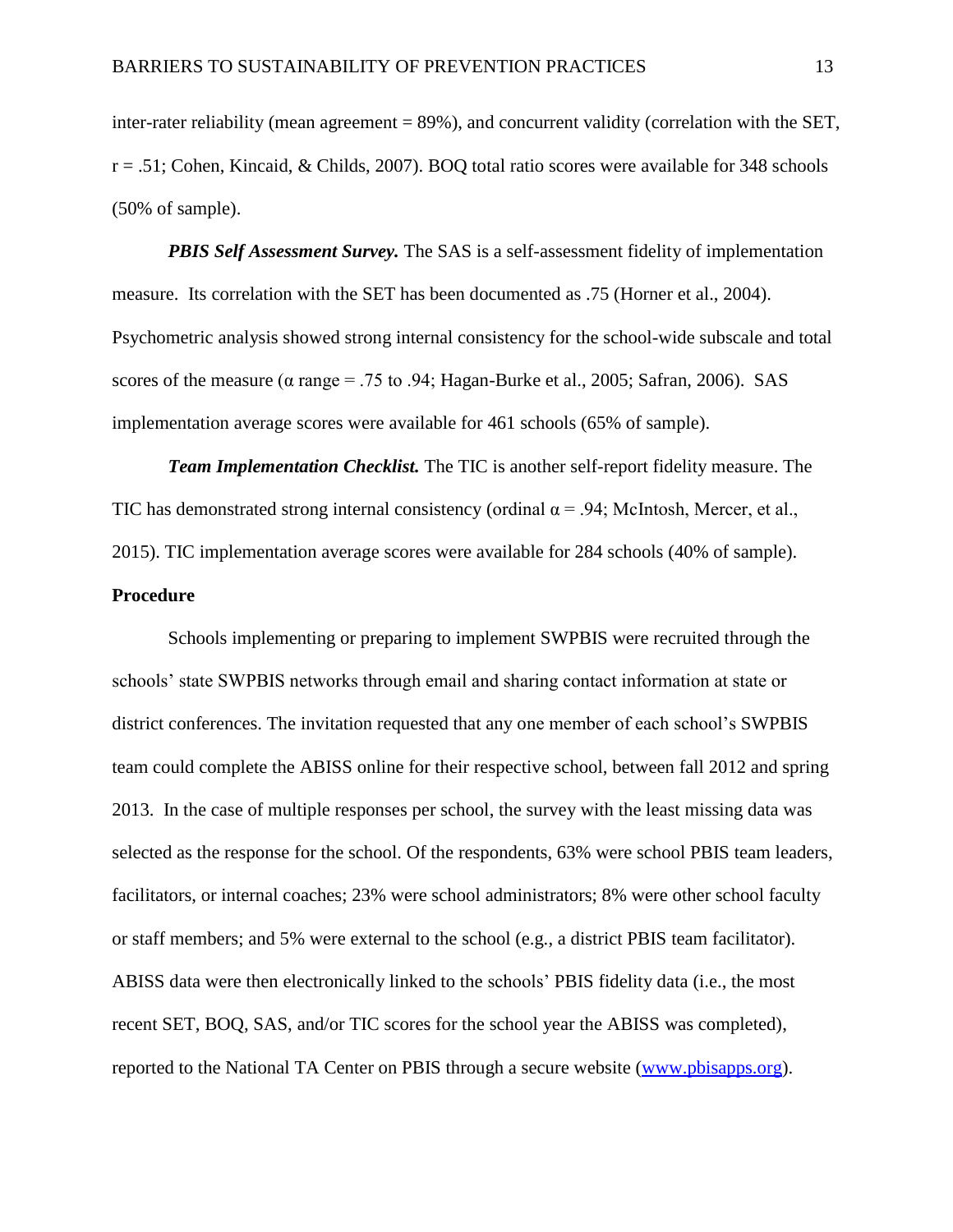#### **Data Analyses**

Prior to testing mean differences on the ABISS by stages of implementation, the factor structure and measurement invariance of the ABISS was first investigated (Research Question #1). Because items on the ABISS have a four-option response format and responses to items were positively skewed (range: 0.82 to 2.47), ABISS item responses were specified as ordered categorical, and the mean- and variance-adjusted weighted least squares (WLSMV) estimator with the theta parameterization was used. First, the unidimensionality of the ABISS within each implementation group was investigated by comparing the magnitude of the first relative to the second eigenvalues in ordinal exploratory factor analyses (EFA). After establishing unidimensionality within each implementation group, the internal consistency of the ABISS was assessed using ordinal alpha [\(Zumbo, Gadermann, & Zeisser, 2007\)](#page-31-3). To test measurement invariance across implementation groups, a configural invariance model with factor loadings and item thresholds free to vary across groups was tested against a scalar invariance model with factor loadings and item thresholds constrained to equality across groups. In the configural invariance model, item residuals were constrained to equal one and ABISS factor means were constrained to equal zero for model identification. In the scalar invariance model, for the initial implementation group the factor mean was constrained to equal zero and item residual variances were constrained to equal one for model identification, but factor means and item residual variances were freely estimated in the institutionalization and sustainability groups. Change in model fit was tested using the DIFFTEST option in M*plus* [\(Muthén & Muthén, 2012\)](#page-29-5), with a statistically significant chi-square value indicating that scalar invariance did not hold. Following a statistically significant chi-square difference test, potential sources of non-invariance were investigated by examining model modification indices and freeing loadings and thresholds one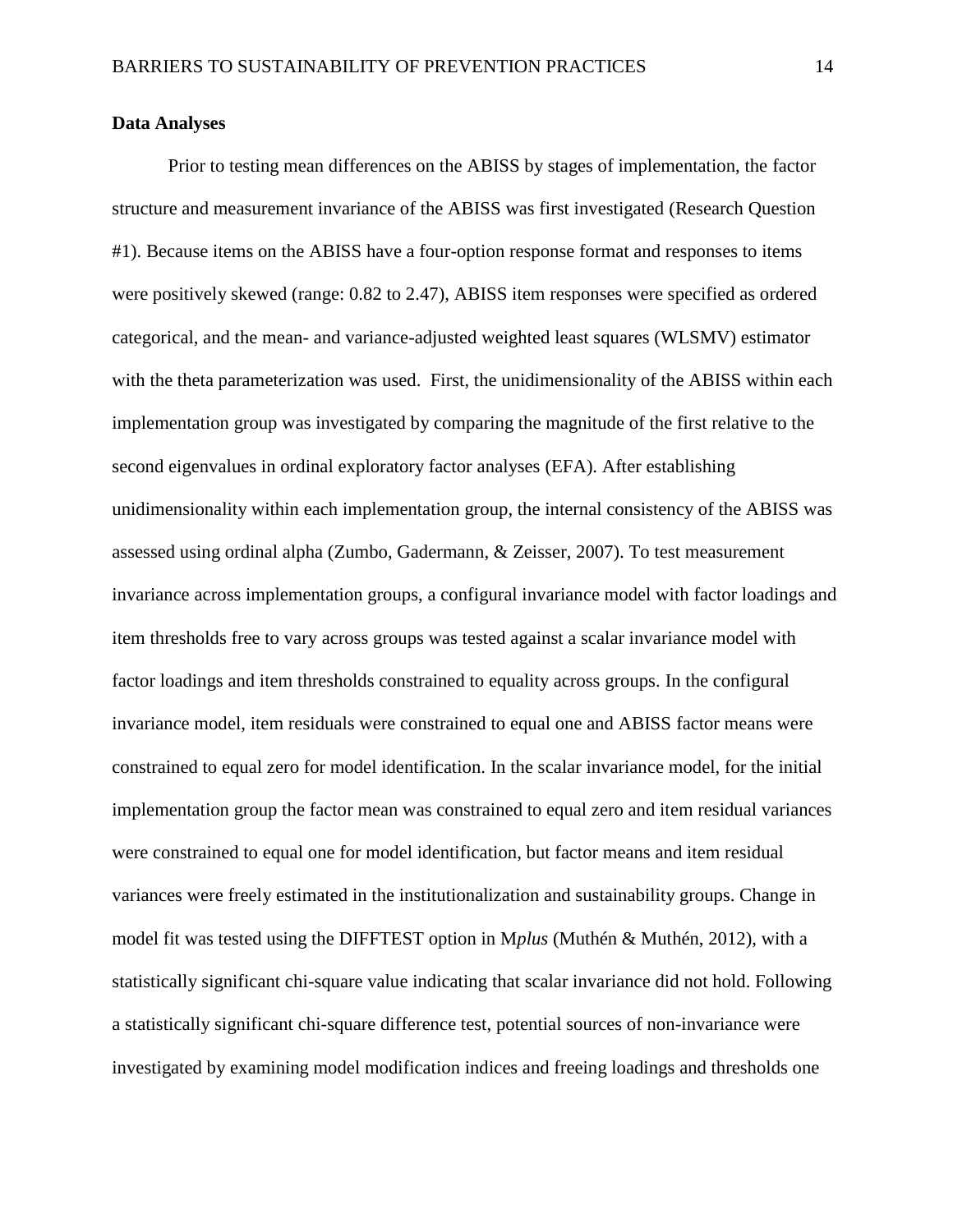item at a time until a partially invariant model that did not statistically differ from the configural invariance model was found. Following the tests of measurement invariance of the ABISS, mean differences by implementation group on the ABISS were examined in the final partial invariance model (Research Question #2).

To enable testing of the relation between ABISS scores and fidelity (Research Question #3), we first tested the appropriateness of fitting a latent fidelity construct with SET, BOQ, SAS, and TIC scores as indicators. Scores on each of the fidelity measures were proportions with negative skew (range: -.80 to -2.42). To better meet model assumptions, angular transformations [\(i.e., arcsine root; see Maindonald & Braun, 2010, p. 279\)](#page-27-7) were used on the scores from each fidelity measure, resulting in much less negative skew (range: -.12 to -.72). Following transformation, the reliability of the fidelity factor was examined by calculating a composite reliability estimate [\(Raykov, 1997\)](#page-30-7). Then, the measurement invariance of the factor was examined across implementation groups. Unlike the ordered categorical ABISS responses, scores on the fidelity measures were continuous; consequently, the robust maximum likelihood estimator (MLR) was used, and configural (free factor loadings and intercepts), metric (equal loadings), and scalar (equal loadings and intercepts) models were tested. Differences in model fit across the invariance models were examined using likelihood ratio tests, with statistically significant chi-square values indicating that metric or scalar invariance did not hold across groups. Mean differences in fidelity by implementation group were examined in the scalar invariance model.

To determine the extent to which the relations between ABISS scores and fidelity varied by stage of implementation (Research Question #3), a multiple-group structural equation model was fit using the WLSMV estimator, with the measurement models for the ABISS and fidelity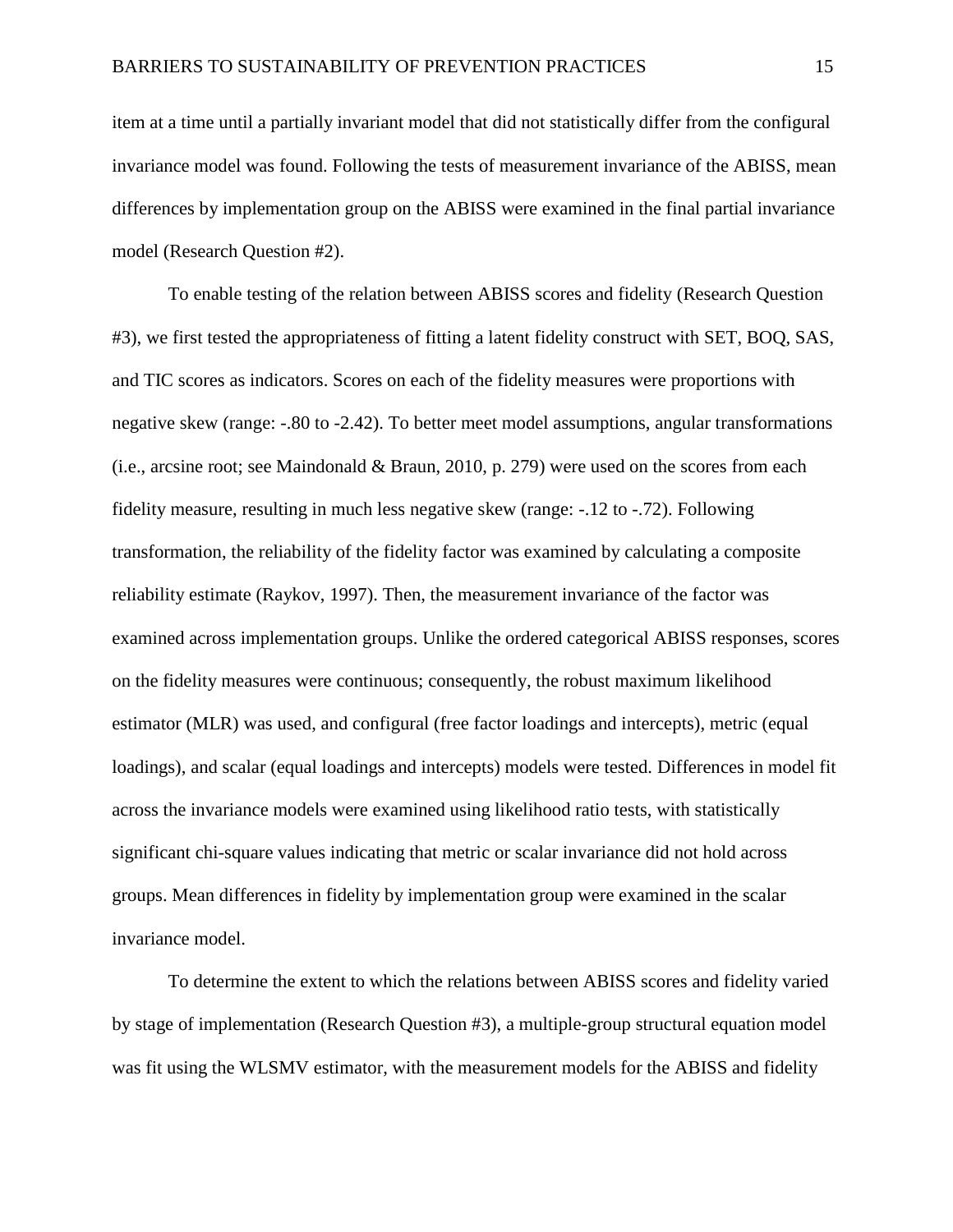factor specified according to the final invariance models in the prior analyses. Equality of the regression paths from the ABISS factor to the fidelity factor was investigated using a Wald test, and the magnitude and statistical significance of the paths were explored by implementation group.

In all analyses, model fit was evaluated based on conventional criteria [\(Mueller &](#page-29-6)  [Hancock, 2010\)](#page-29-6): Comparative Fit Index (CFI)  $\geq$  .95 and Root Mean Square Error of Approximation (RMSEA) and its 90% confidence interval < .05. Standard errors were adjusted in all models for nesting of schools in districts using the COMPLEX option in M*plus*, and missing data were handled under the assumption that data were missing at random with the WLSMV or MLR estimator. Also, for tests of differences in ABISS and fidelity by implementation group, standardized mean differences (*d*) were reported as an effect size measure using the following formula [\(Hancock, 2001\)](#page-26-6):

$$
d = \frac{\left|\overline{Y}_1 - \overline{Y}_2\right|}{\sqrt{\frac{h_1 s_1^2 + n_2 s_2^2}{n_1 + n_2}}}
$$
(1)

where  $\overline{Y}_1$  and  $\overline{Y}_2$  are latent means in two groups,  $n_1$  and  $n_2$  are sample sizes in the groups, and  $s_1^2$  and  $s_2^2$  are variances of the latent factors.

#### **Results**

Results related to Research Question #1 (What is the ABISS factor structure and is it invariant across stage of implementation?) are presented first, followed by results related to Research Question #2 (Are there mean differences on the ABISS across schools at different stages of implementation?), and then results related to Research Question #3 (Do the relations between ABISS scores and fidelity differ by stage of implementation?) are presented. Means and standard deviations for the ABISS items by implementation group are presented in Table 2.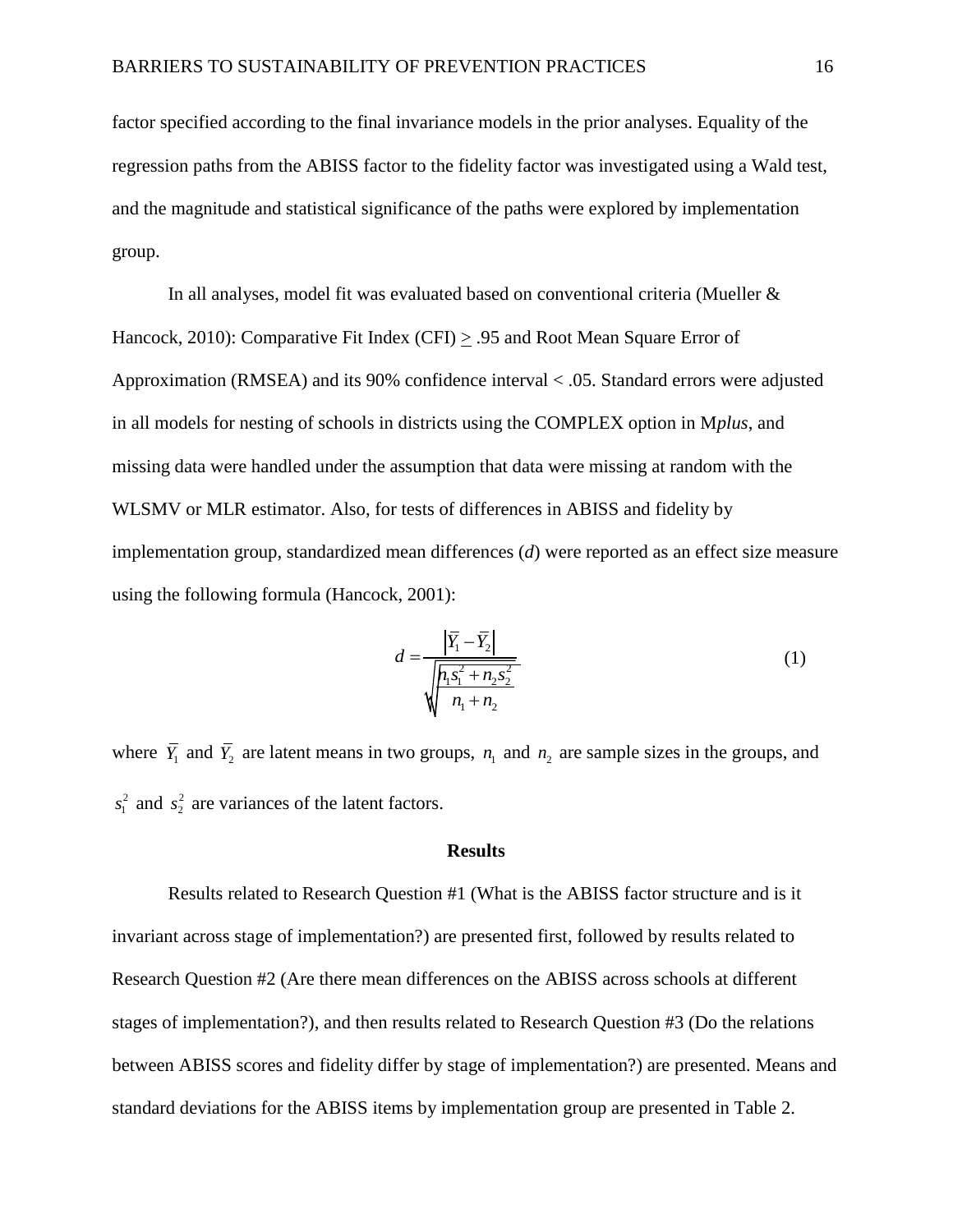#### **Factor Structure of the ABISS**

The magnitude of the first compared to the second eigenvalues in EFAs in each implementation group [initial implementation: 2.57 to 1.15; full operation: 2.71 to 1.08; sustainability: 2.84 to 0.97] supported unidimensionality of the ABISS. The internal consistency of the ABISS, based on calculation of ordinal alpha [\(Zumbo et al., 2007\)](#page-31-3), was .75 in the initial implementation group, .76 in the full operation group, and .81 in the sustainability group.

Comparison of the configural and scalar invariance models indicated that scalar invariance did not hold,  $\chi^2$  (26) = 52.03, *p* = .001. Inspection of model modification indices suggested that item 2 (Competing Initiatives) on the ABISS was most problematic, and subsequent model tests indicated that a partially-invariant model with factor loadings and thresholds for all items other than item 2 constrained to equality across groups fit as well as the configural model,  $\chi^2$  (20) = 27.09, *p* = .133. Inspection of the factor loadings for item 2 indicated smaller factor loadings for the initial implementation and full operation groups relative to the sustainability group. Fit for the partially-invariant model was acceptable on the CFI and near the criterion for acceptability on the RMSEA,  $\chi^2$  (35) = 74.48, *p* < .001, CFI = .965, RMSEA = .068, 90% CI [.047, .090]. These results indicated that the partially-invariant model for the ABISS was most appropriate to use in subsequent tests of substantive research questions.

#### **Differences in Perceived Barriers across Implementation Stages**

To address Research Question #2, mean differences on the ABISS were tested in the final partially-invariant model. Based on inspection of the ABISS factor means, the sustainability group ( $M = -0.20$ ,  $p = 0.043$ ,  $d = 0.39$ ) had fewer perceived barriers than the initial implementation group. There was no statistically significant difference in perceptions of barriers between the full operation ( $M = -12$ ,  $p = 0.130$ ,  $d = 0.23$ ) and initial implementation groups.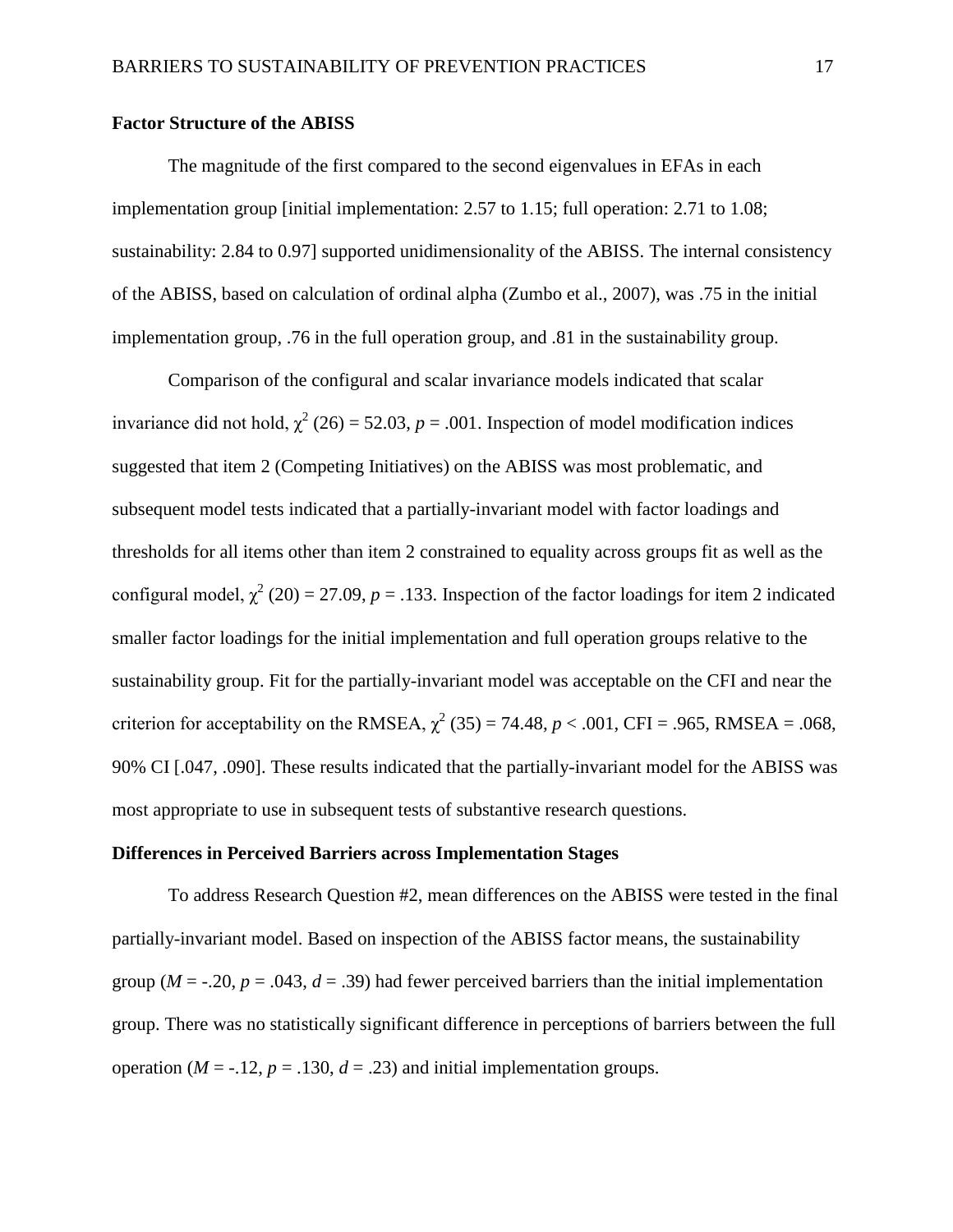#### **Relations of ABISS with Fidelity**

As a pre-condition to assessing the relations of the ABISS with implementation fidelity across implementation groups, measurement invariance of the fidelity factor was first tested.

**Measurement invariance of the fidelity factor.** Comparisons with the configural invariance model indicated that metric,  $\chi^2$  (6) = 7.67, *p* = .263, and scalar,  $\chi^2$  (12) = 10.72, *p* = .553, invariance held for the fidelity factor across implementation groups. The scalar invariance model fit well on all criteria other than the 90% CI for the RMSEA,  $\chi^2$  (18) = 23.28, *p* = .180,  $CFI = .977$ , RMSEA = .035, 90% CI [.000, .071]. Internal consistency of the fidelity factor was good, with a composite reliability [\(Raykov, 1997\)](#page-30-7) of .84. Fidelity was statistically significantly higher in the full operation group ( $M = .14$ ,  $p < .001$ ,  $d = .97$ ) and sustainability group ( $M = .20$ ,  $p < .001$ ,  $d = 1.38$ ) compared to the initial implementation group.

**Model with only school demographic controls.** Prior to estimating the full model assessing the relations between the ABISS and fidelity, a baseline multiple-group model was fit with only the school demographic control variables (i.e., middle vs. elementary school, high vs. elementary school, enrollment, percentage minority students, percentage of students eligible for free or reduced lunch, school location) as predictors of fidelity, using the scalar invariance model previously described. Model fit was good on all indicators,  $\chi^2$  (72) = 86.99, *p* = .110, CFI = .954, RMSEA = .030, 90% CI  $[.000, .050]$ . The school demographic variables explained 10.7% of the variance in fidelity in the initial implementation group, with high vs. elementary school  $(\beta = -1)$ .263,  $p = .001$ ) as the only statistically significant predictor. In the full operation group, the demographic variables explained 22.0% of the variance in fidelity, with high vs. elementary school ( $\beta$  = -.260, *p* = .001) and larger enrollments ( $\beta$  = -.260, *p* = .001) both predicting lower levels of fidelity. In the sustainability group, the demographic variables explained 22.6% of the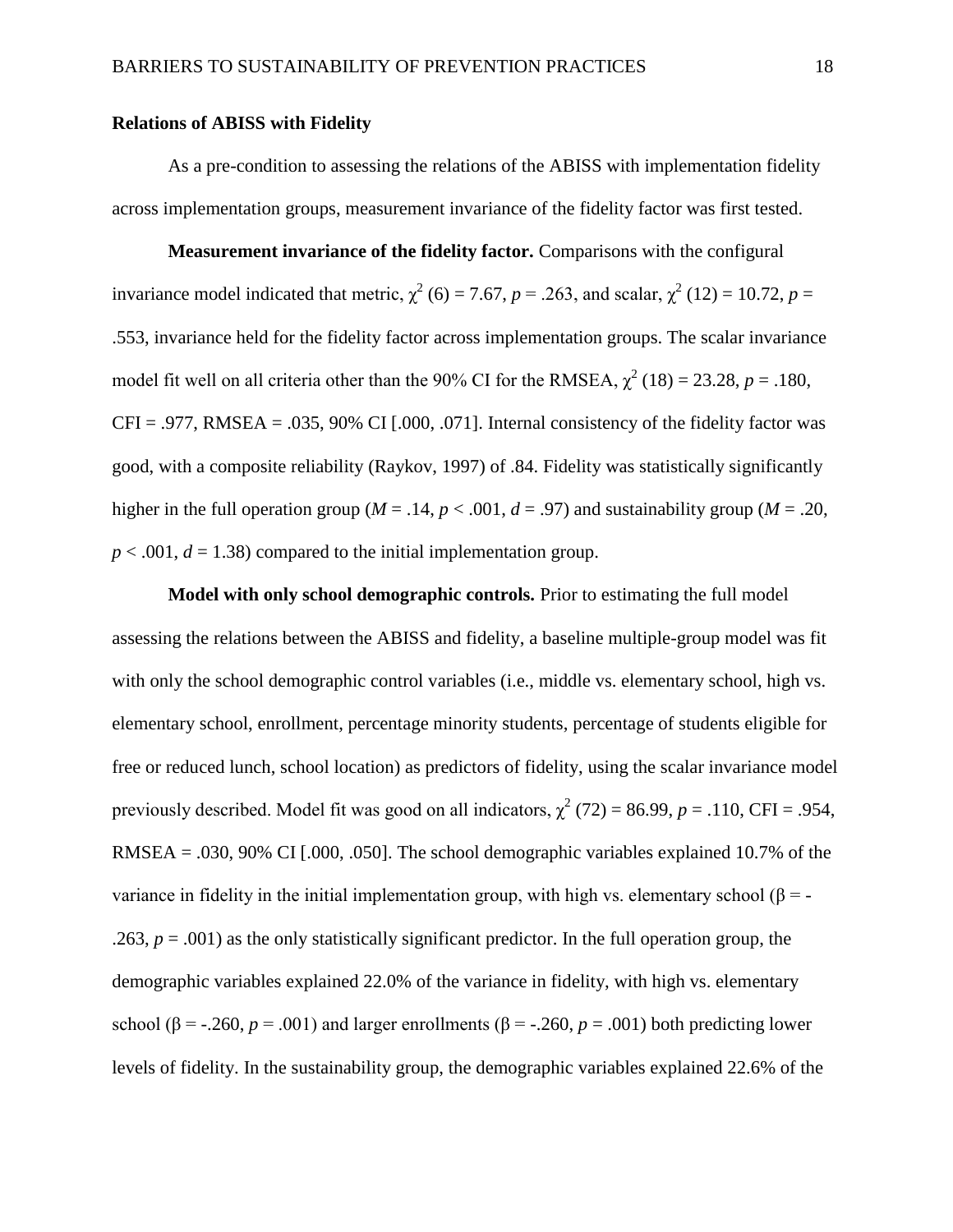variance in fidelity, with middle vs. elementary  $(\beta = -177, p = .028)$  and locations in a more urban area ( $\beta$  = -.417, *p* < .001) both predicting lower levels of fidelity.

**Model with ABISS and school demographic controls.** To address Research Question #3, a final model was fit to determine the extent to which the ABISS was related to implementation fidelity after controlling for school demographic variables. The full model with school demographic control variables and the partially-invariant ABISS factor as predictors of latent fidelity also fit the data well on all indicators other than chi square,  $\chi^2$  (236) = 280.22, *p* = .026, CFI = .957, RMSEA = .028, 90% CI [.011, .040]. As presented in Table 3, the following school demographic variables predicted lower levels of fidelity by implementation group: initial implementation, high vs. elementary (β = -.237,  $p = .045$ ); full operation, high vs. elementary (β = -.237, *p* < .001), enrollment (β = -.202, *p* = .003), percentage minority students (β = -.204, *p* = .015); and sustainability, middle vs. elementary ( $\beta$  = -.193, *p* = .013), school location ( $\beta$  = -.428,  $p = .002$ ). In addition, the following school demographic variables predicted greater perceptions of barriers on the ABISS by implementation group: initial implementation, percentage of students eligible for free/reduced lunches ( $\beta$  = .291,  $p$  = .039); full operation, percentage of students eligible for free/reduced lunches ( $\beta$  = .277,  $p$  = .011); and sustainability, middle vs. elementary ( $\beta$  = .261, *p* = .013), high vs. elementary ( $\beta$  = .334, *p* = .008). The school demographic variables explained 20.8% of the variance in ABISS scores in the initial implementation group, 19.9% of the variance in ABISS scores in the full operation group, and 10.8% of the variance in ABISS scores in the sustainability group.

A Wald test indicated that the regression paths from the ABISS to fidelity differed by implementation group,  $\chi^2$  (2) = 6.22, *p* = .045. In the initial implementation ( $\beta$  = -.279, *p* = .007) and full operation ( $\beta$  = -.426,  $p = .007$ ) groups, greater perceptions of barriers to sustainability on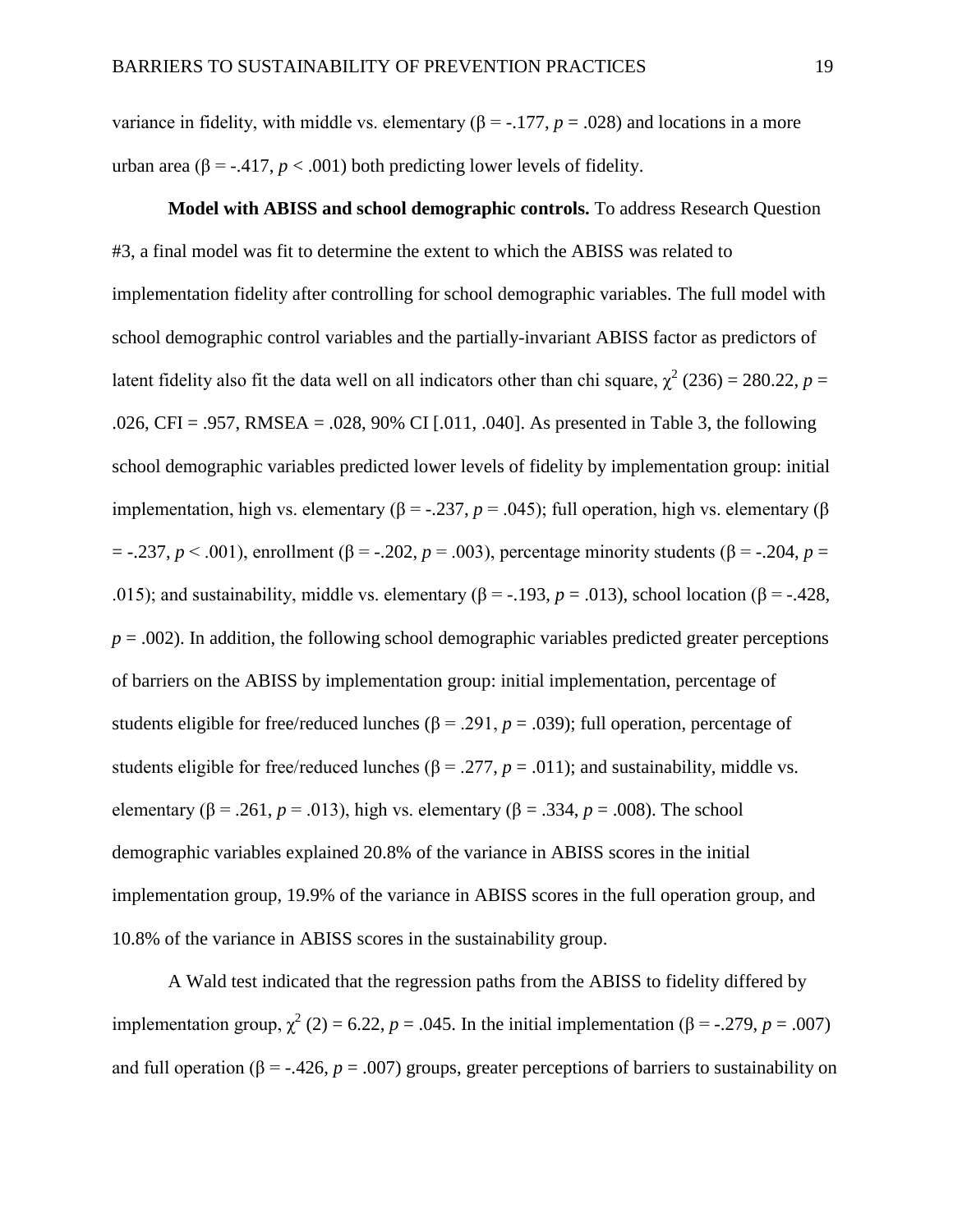the ABISS were independently associated with lower levels of fidelity. In contrast, perceptions of barriers on the ABISS were unrelated to fidelity in the sustainability group (β = -.034, *p* = .769). The ABISS explained an additional 9.0% of the variance in fidelity beyond the school demographic variables in the initial implementation group, an additional 20.8% of variance in fidelity in the full operation group, and only 2.8% additional variance in fidelity in the sustainability group.

#### **Discussion**

This study evaluated the factor structure of a brief measure of barriers to sustained implementation and assessed the extent to which scores on the measure relate to SWPBIS fidelity of implementation data across each stage of SWPBIS implementation. With respect to the proposed research questions, we first analyzed the factor structure of the ABISS and the extent to which measurement invariance held across phases of SWPBIS implementation. Results indicated that partial measurement invariance held for the unidimensional ABISS across phases of implementation and that the ABISS exhibited adequate internal consistency. Second, we examined whether there were mean differences in perceptions of barriers, as measured by the ABISS, across schools at different SWPBIS stages of implementation. Results indicated that the sustainability group had fewer perceived barriers than the initial implementation group; no statistically significant difference was observed in perceptions of barriers between the full operation and initial implementation group. Last, we examined the extent to which perceptions of barriers relate to SWPBIS fidelity of implementation, controlling for school demographic variables. Results indicated that the relations between perceptions of barriers (ABISS) and fidelity differed across SWPBIS implementation stages. For the initial implementation and full operation groups, greater perceptions of barriers were associated with lower fidelity of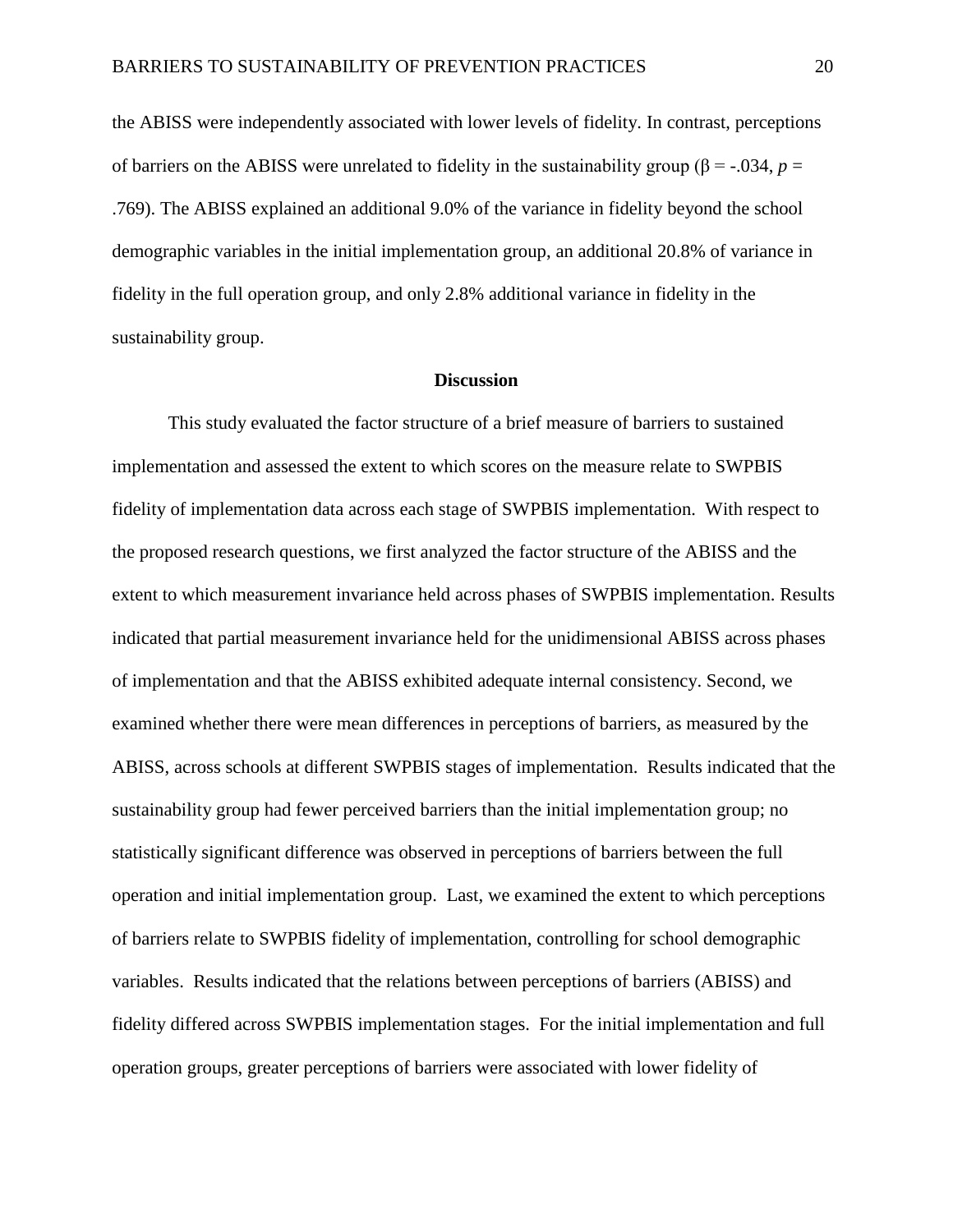implementation; in the sustainability group, perceptions of barriers were unrelated to fidelity.

The results support the utility of the ABISS as a preliminary measure to identify overall levels of perceived barriers to SWPBIS sustained implementation. Although further development is necessary before the widespread use of the ABISS as a diagnostic tool, the current results are a good first step towards empirically linking barriers and implementation fidelity to sustained implementation. The vast majority of studies on barriers to sustainability are retrospective accounts of failures to sustain; to our knowledge, the present study is among the first empirical studies to examine barriers in relation to objective measures of fidelity of implementation. This and future studies can begin to form an empirical basis for decisionmaking regarding the identification and remediation of factors hindering implementation and sustainability for evidence-based practices.

The present results highlight the importance of assessing barriers during the beginning stages of implementation, but also through full implementation. It is not surprising that reported barriers were lowest in the sustainability group, and also unrelated to fidelity of implementation in that stage. It is logical to assume that in order to have maintained the practice and reached sustainability, schools would have needed to overcome barriers. Successful schools may address many potential barriers prior to full implementation. To promote durable change from the outset, it is desirable to implement in "fertile ground," that is, in school environments with fewer barriers to implementation and sustainability, or ensure that barriers are addressed prior to (or as a condition of) implementation [\(Rogers, 2003\)](#page-30-8). However, the present results also indicate that several less malleable school demographic variables, such as grade level and enrolment, accounted for a sizable proportion of fidelity variance. This finding suggests that despite efforts to implement in fertile ground, schools may face barriers that are difficult to prevent or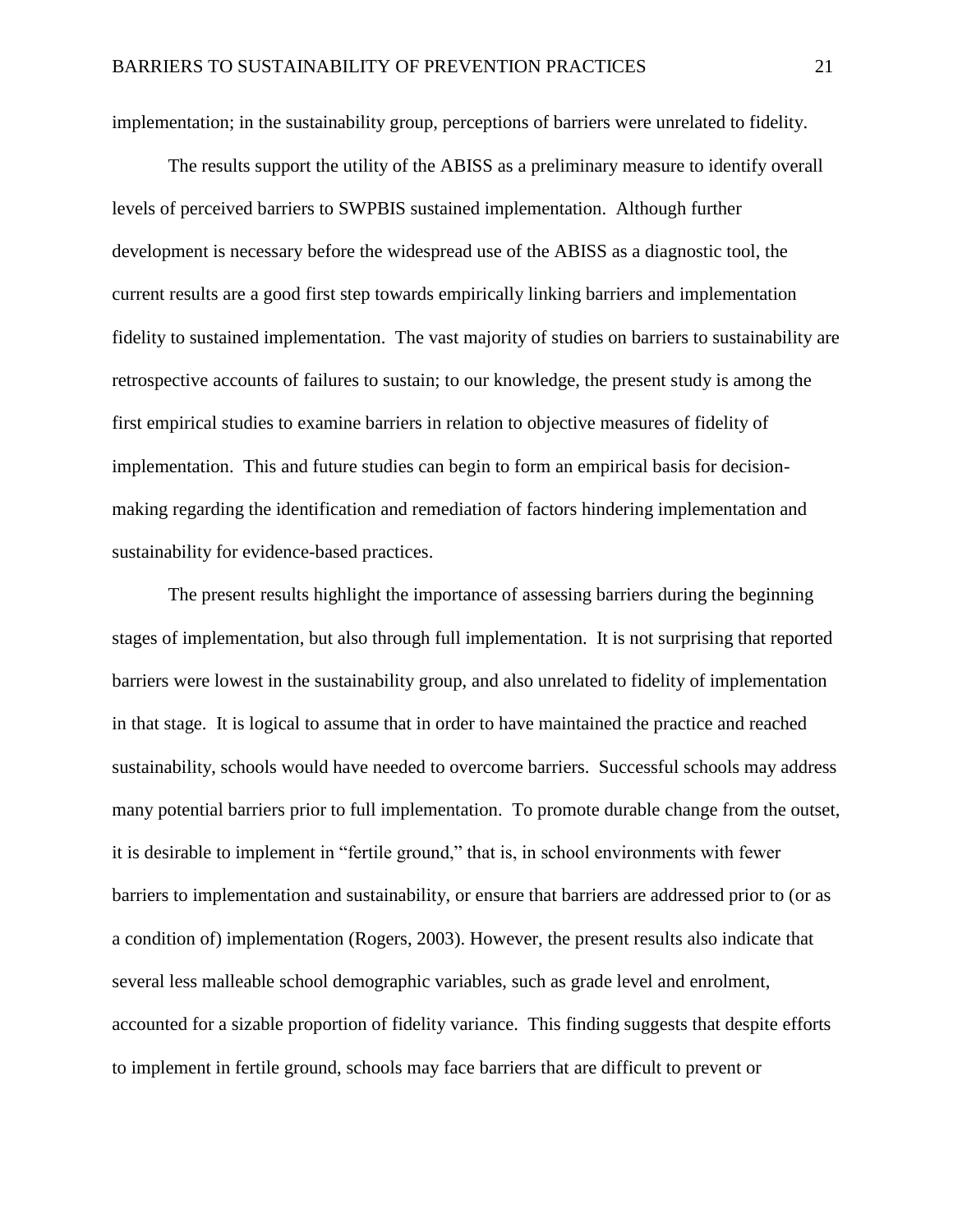eliminate. Understanding how these less malleable factors affect fidelity can assist schools in proactively offsetting or minimizing their effects; for example, schools with larger enrollments may form smaller committees within the larger SWPBIS staff team to distribute responsibility and increase accountability.

In the [Fixsen et al. \(2005\)](#page-25-0) stages of implementation model, the program installation phase addresses pre-implementation activities to ensure readiness, which can minimize potential barriers. Activities such as securing staff time and resources prior to implementation are essential for building the infrastructure of a successful practice [\(Bertram, Blase, & Fixsen, in](#page-25-7)  [press\)](#page-25-7). However, although barriers may be most pressing to assess and address preimplementation, on-going monitoring remains essential. Changes to resources, context, or priority can occur at any point in implementation. According to Fixsen et al., maintaining high fidelity while responding to these changes characterizes the sustainability stage.

Although the present results indicate that perceived barriers are related to implementation fidelity, it is necessary to understand the importance of barriers relative to other contextual features of implementation, such as facilitators. For example, [McIntosh et al. \(2014\)](#page-29-2) found that school team members rated barriers as relatively less important compared to facilitators for both initial implementation and sustainability. Barriers and facilitators are inextricably linked, with some features often described as representing both a barrier and facilitator. For example, the lack of administrator support, staff buy-in, adequate training, and resources are commonly reported barriers, with the presence of these features reported as facilitators [\(Andreou et al.,](#page-25-1)  [2015;](#page-25-1) [Coffey & Horner, 2012;](#page-25-4) [Kincaid et al., 2007;](#page-27-2) [Pinkelman et al., 2015\)](#page-29-1). Even so, previous studies have identified uniquely reported facilitators to sustainability; for example, although features such as administrator support and staff buy-in were reported as both facilitators and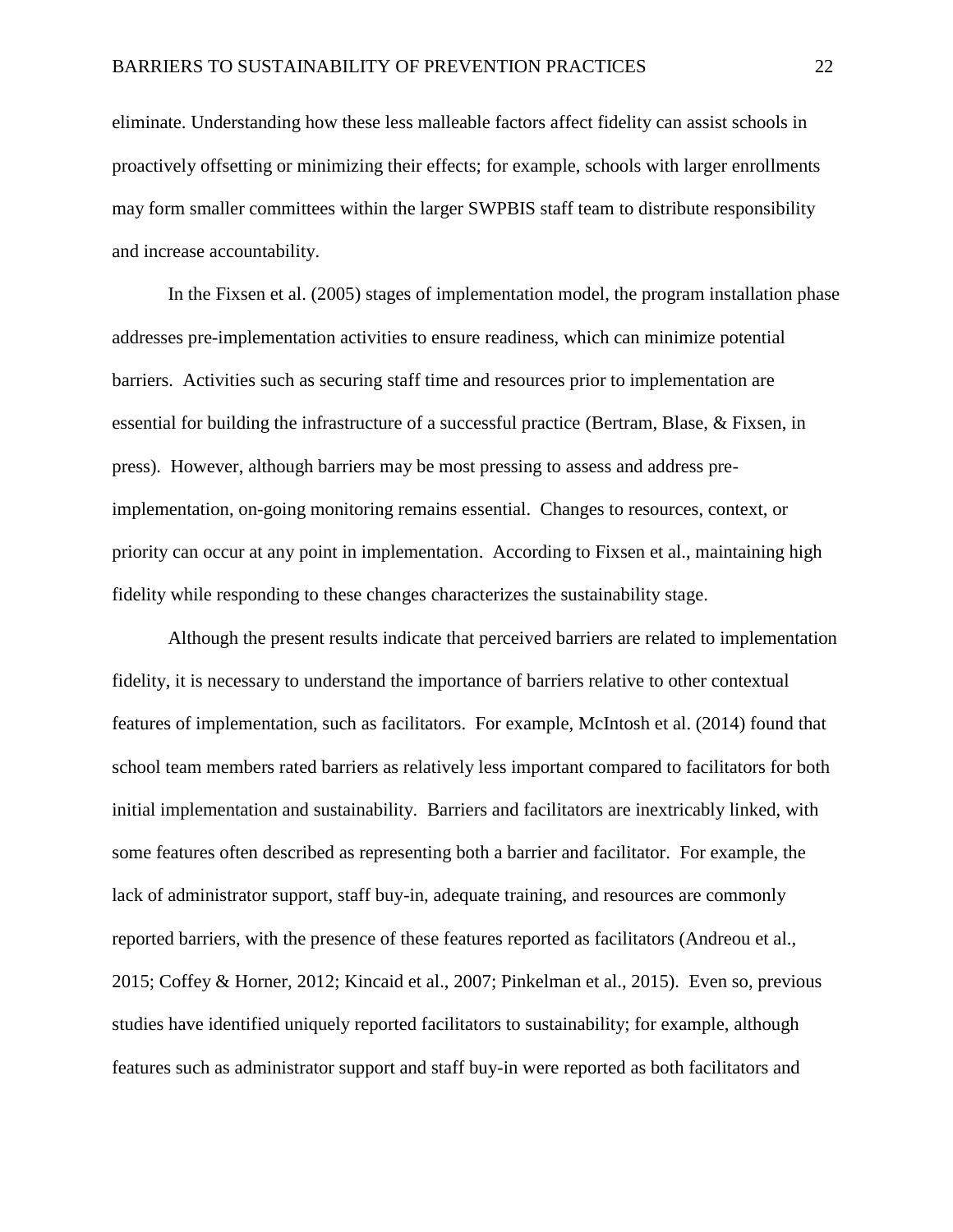barriers, Kincaid et al. [\(2007\)](#page-27-2) noted ongoing external support and the integration of the practice into the school among the uniquely reported facilitators, and misperceptions or poor knowledge about the practice as unique barriers. Future research should further differentiate facilitators from barriers and also determine their relative importance for sustained implementation.

#### **Limitations**

A number of key limitations of the current study are worth noting. First, these findings are most applicable to schools implementing SWPBIS. Previous research has shown that findings regarding variables related to implementation may be practice-specific, and particular aspects of practices may make them more or less robust to barriers [\(Fixsen et al., 2005\)](#page-25-0). For example, schools implementing SWPBIS must often demonstrate readiness before initial training begins, and therefore some barriers (e.g., philosophical opposition) may have been addressed before a decision to adopt SWPBIS. Second, schools were only included in the study if they had completed SWPBIS fidelity assessments and volunteered to complete the ABISS, and thus findings may not generalize to schools not conducting external or internal SWPBIS assessments of fidelity. Finally, because of the relatively few studies examining barriers empirically, the results need replication, especially for approaches other than SWPBIS.

#### **Potential Implications for Practice and Future Research**

Results from this study suggest that the ABISS adequately serves as a preliminary brief measure for assessing barriers to implementation of SWPBIS, though further development and expansion are needed prior to its widespread use. Given that overall scale scores were related to fidelity of implementation, the specific barriers included may be important for schools to consider during initial adoption as well as ongoing implementation of SWPBIS. Barriers such as the philosophical opposition of staff members to SWPBIS, competing initiatives already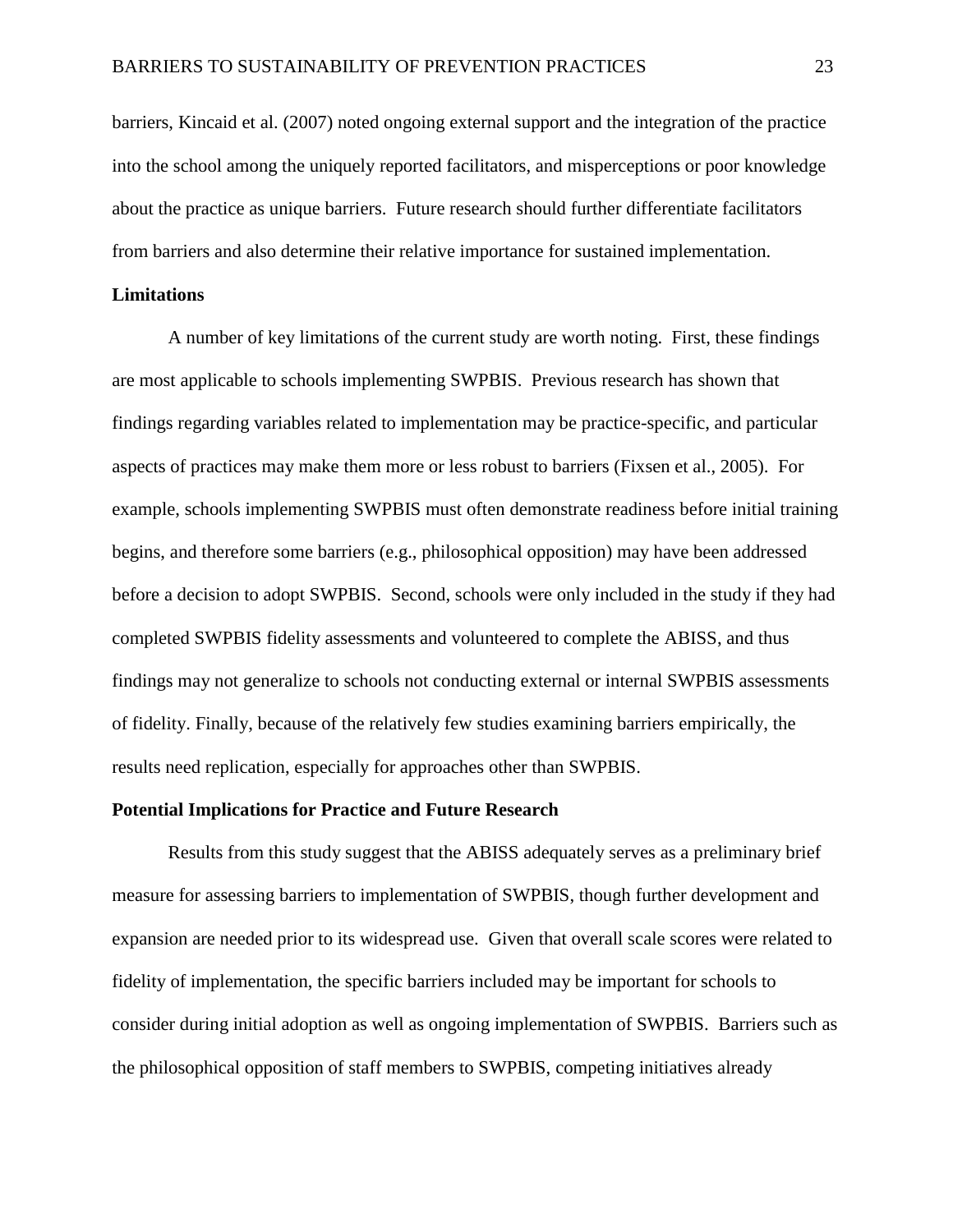occurring within the school, and staff turnover frequently present great challenges to the sustainability of practices within schools. However, utilizing a brief measure to identify the existence of such barriers may provide school teams the opportunity to be proactive in their response to the existence of barriers by developing plans for how to best address them. For example, if a school team finds that they have too many competing initiatives taking place in their school, they may work to identify which practices lack evidence, which are not feasible to maintain, and which may be braided with other initiatives that address the same common goal. Therefore, knowledge of the existence of this barrier may provide the team with a just reason for eliminating programs that are ineffective or require a great deal of resources. For barriers that are not directly malleable, such as staff turnover, team members may develop a training plan for new staff members on core features of their school-wide system that may be delivered at different times of the school year.

The current findings do not identify which specific barriers most strongly predict initial or sustained implementation of evidence-based practices. More studies that analyze the individual relations of specific barriers to fidelity of implementation across a broader range of barriers than are included in the ABISS are needed. For example, the ABISS is strongly weighted towards assessing personnel turnover; although this is a common and important barrier, the scale is limited in its content of other barriers identified in research such as lack of administrator support, staff buy-in, and resources. Future development of the ABISS will focus on expansion to more adequately sample the content area in order to serve as a more comprehensive assessment of potential barriers.

The present study provided empirical evidence to support the hypothesis that the overall presence of barriers is related to fidelity, but future research may identify methods of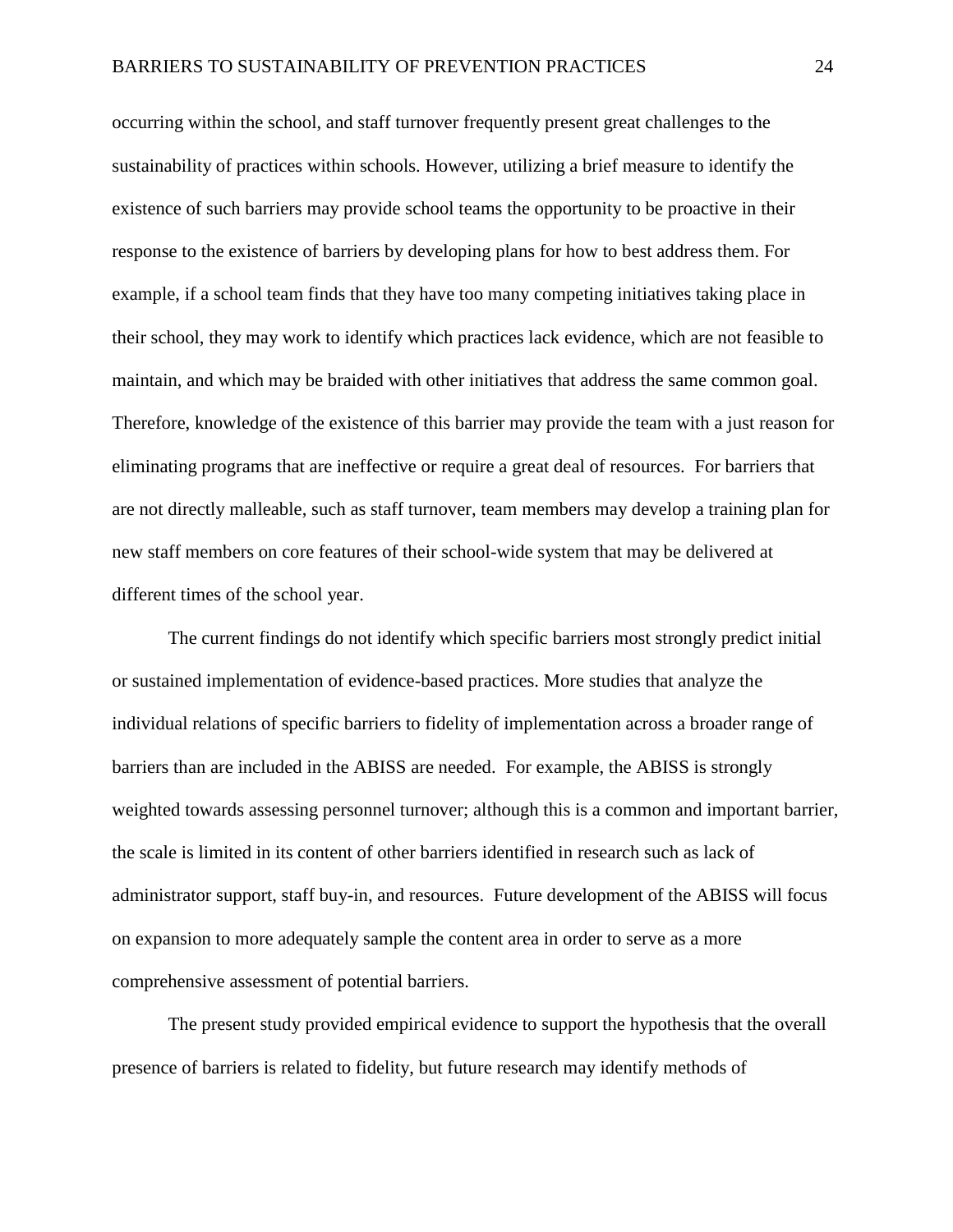determining specific barriers that impact implementation and their relative importance for sustainability. Doing so will assist schools in identifying specific areas for prevention and remediation of barriers. Finally, our finding that the differential relation of barriers to fidelity by the stage of implementation in which schools were at suggests that future research may consider the possibility that coaching strategies may need to vary by implementation stage. The supports provided by coaches to help schools minimize the impact of barriers on implementation may be quite different for schools in the initial stages of adoption of a practice versus school that have been implementing for several years. We encourage future research on the examination of how effective coaching strategies may be differentiated for schools at these different stages.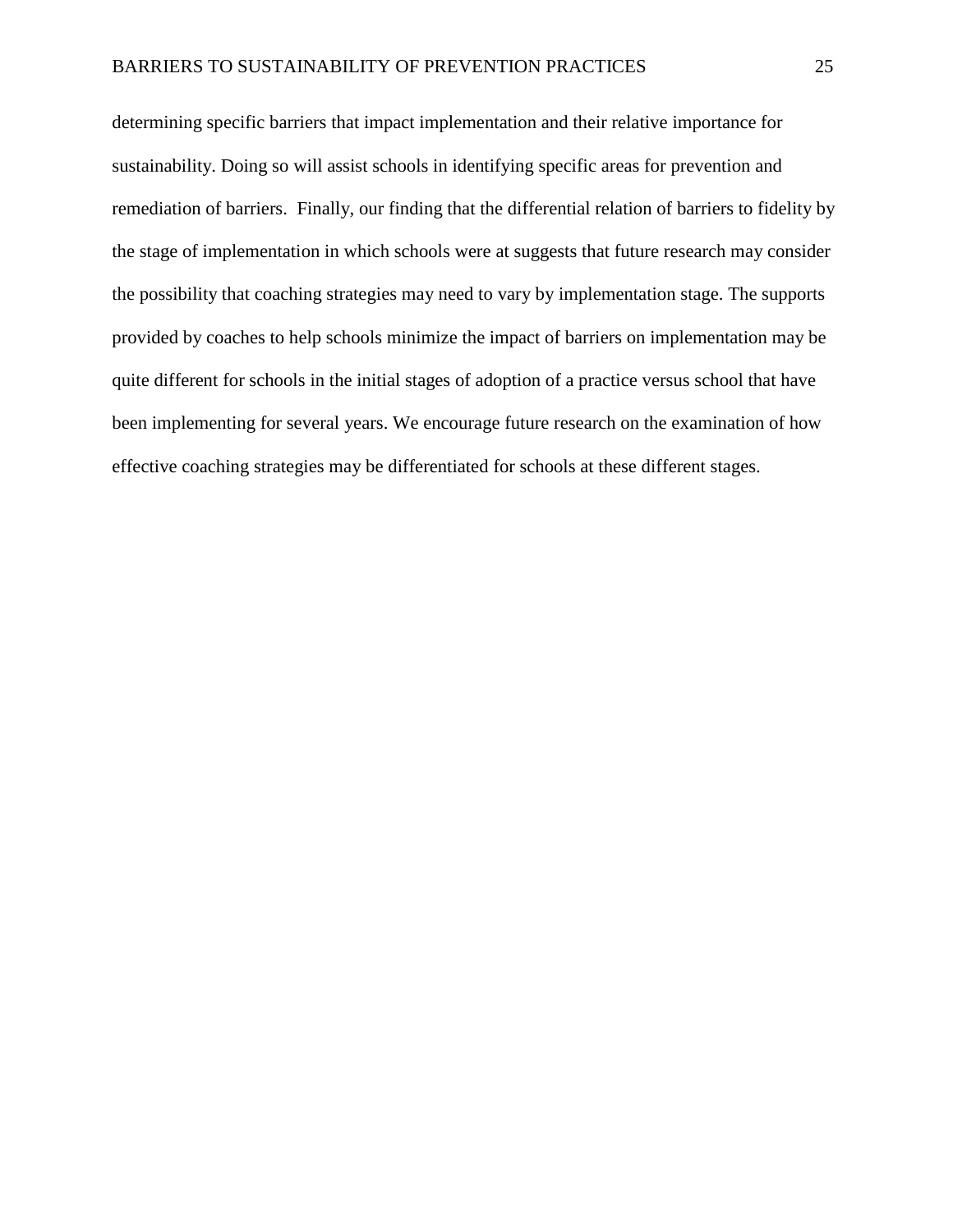#### **References**

- <span id="page-25-5"></span>Adelman, H. S., & Taylor, L. (1997). Toward a scale-up model for replicating new approaches to schooling. *Journal of Educational and Psychological Consultation, 8*, 197-230.
- <span id="page-25-1"></span>Andreou, T. E., McIntosh, K., Ross, S. W., & Kahn, J. D. (2015). Critical incidents in the sustainability of school-wide positive behavioral interventions and supports. *Journal of Special Education, 49*, 157-167. doi: 10.1177/0022466914554298
- <span id="page-25-2"></span>Bambara, L., Goh, A., Kern, L., & Caskie, G. (2012). Perceived barriers and enablers to implementing individualized positive behavioral interventions and supports in school settings. *Journal of Positive Behavior Interventions, 14*, 228-240.
- <span id="page-25-3"></span>Bambara, L., Nonnemacher, S., & Kern, L. (2009). Sustaining school-based individualized Positive Behavior Support: Perceived barriers and enablers. *Journal of Positive Behavior Interventions, 11*, 161-178.
- <span id="page-25-7"></span>Bertram, R. M., Blase, K. A., & Fixsen, D. L. (in press). Improving programs and outcomes: Implementation frameworks and organization change. *Research on Social Work Practice*. doi: 10.1177/1049731514537687
- <span id="page-25-4"></span>Coffey, J., & Horner, R. H. (2012). The sustainability of school-wide positive behavioral interventions and supports. *Exceptional Children, 78*, 407-422.
- <span id="page-25-6"></span>Cohen, R., Kincaid, D., & Childs, K. E. (2007). Measuring school-wide positive behavior support implementation: Development and validation of the Benchmarks of Quality. *Journal of Positive Behavior Interventions, 9*, 203-213.
- <span id="page-25-0"></span>Fixsen, D. L., Naoom, S. F., Blase, K. A., Friedman, R. M., & Wallace, F. (2005). *Implementation research: Synthesis of the literature*. Tampa, FL: University of South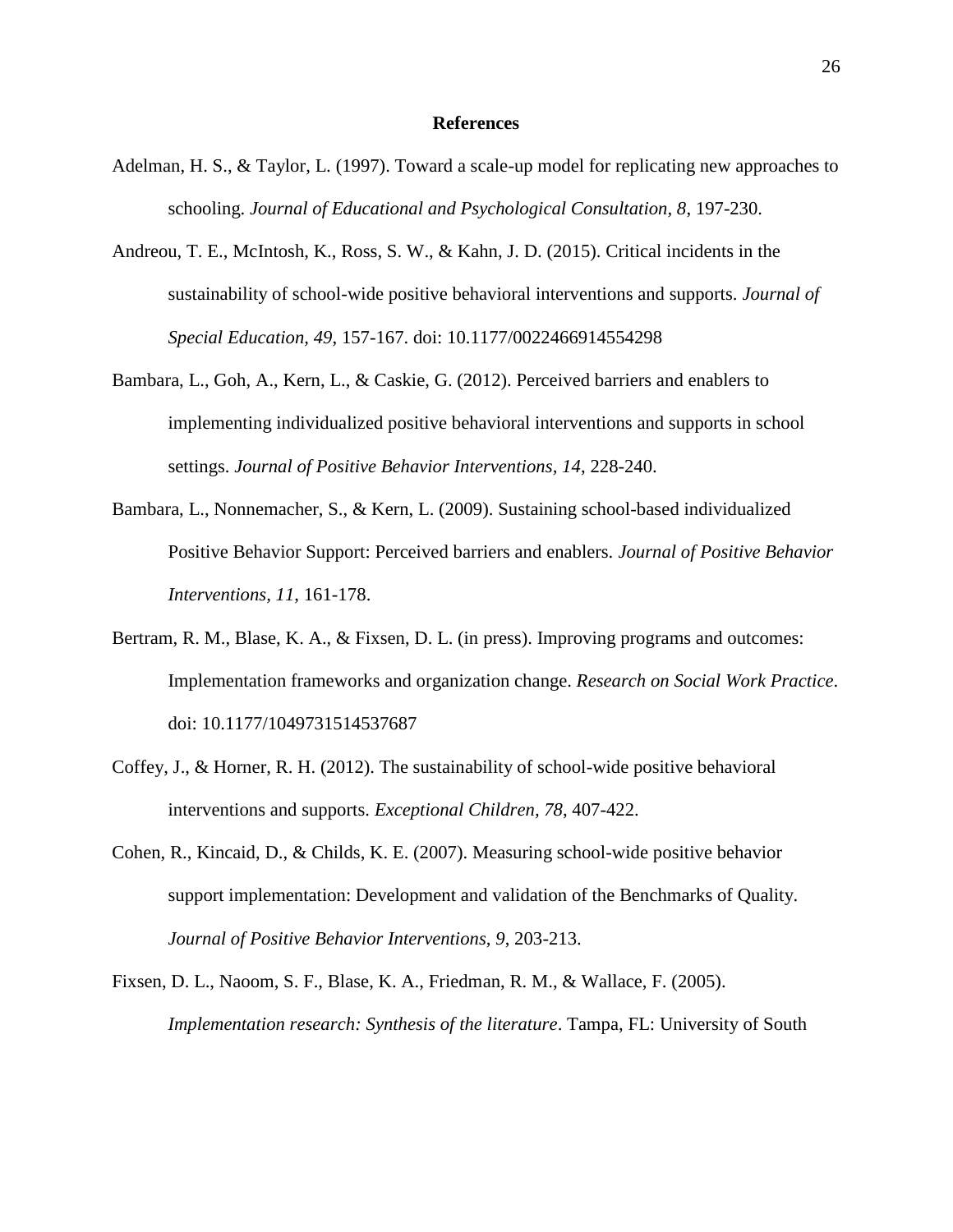Florida, Louis de la Parte Florida Mental Health Institute, The National Implementation Research Network (FMHI Publication #231).

- <span id="page-26-0"></span>Forman, S. G., Olin, S. S., Hoagwood, K. E., Crowe, M., & Saka, N. (2009). Evidence-based interventions in schools: Developers' views of implementation barriers and facilitators. *School mental health, 1*, 26-36.
- <span id="page-26-5"></span>Hagan-Burke, S., Burke, M. D., Martin, E., Boon, R. T., Fore III, C., & Kirkendoll, D. (2005). The internal consistency of the school-wide subscales of the effective behavioral support survey. *Education & Treatment of Children, 28*, 400-413.
- <span id="page-26-1"></span>Han, S. S., & Weiss, B. (2005). Sustainability of teacher implementation of school-based mental health programs. *Journal of Abnormal Child Psychology, 33*, 665-679.
- <span id="page-26-6"></span>Hancock, G. R. (2001). Effect size, power, and sample size determination for structured means modeling and MIMIC approaches to between-groups hypothesis testing of means on a single latent construct. *Psychometrika, 66*(3), 373-388. doi: 10.1007/bf02294440
- <span id="page-26-3"></span>Handler, M. W., Rey, J., Connell, J., Thier, K., Feinberg, A., & Putnam, R. (2007). Practical considerations in creating school‐wide positive behavior support in public schools. *Psychology in the Schools, 44*, 29-39.
- <span id="page-26-4"></span>Hatch, T. (2000). What does it take to "go to scale"? Reflections on the promise and the perils of comprehensive school reform. *Journal of Education for Students Placed at Risk, 5*, 339- 354. doi: 10.1207/S15327671ESPR0504\_2
- <span id="page-26-2"></span>Horner, R. H., Sugai, G., Smolkowski, K., Eber, L., Nakasato, J., Todd, A. W., & Esparanza, J. (2009). A randomized, wait-list controlled effectiveness trial assessing school-wide positive behavior support in elementary schools. *Journal of Positive Behavior Interventions, 11*, 133-144.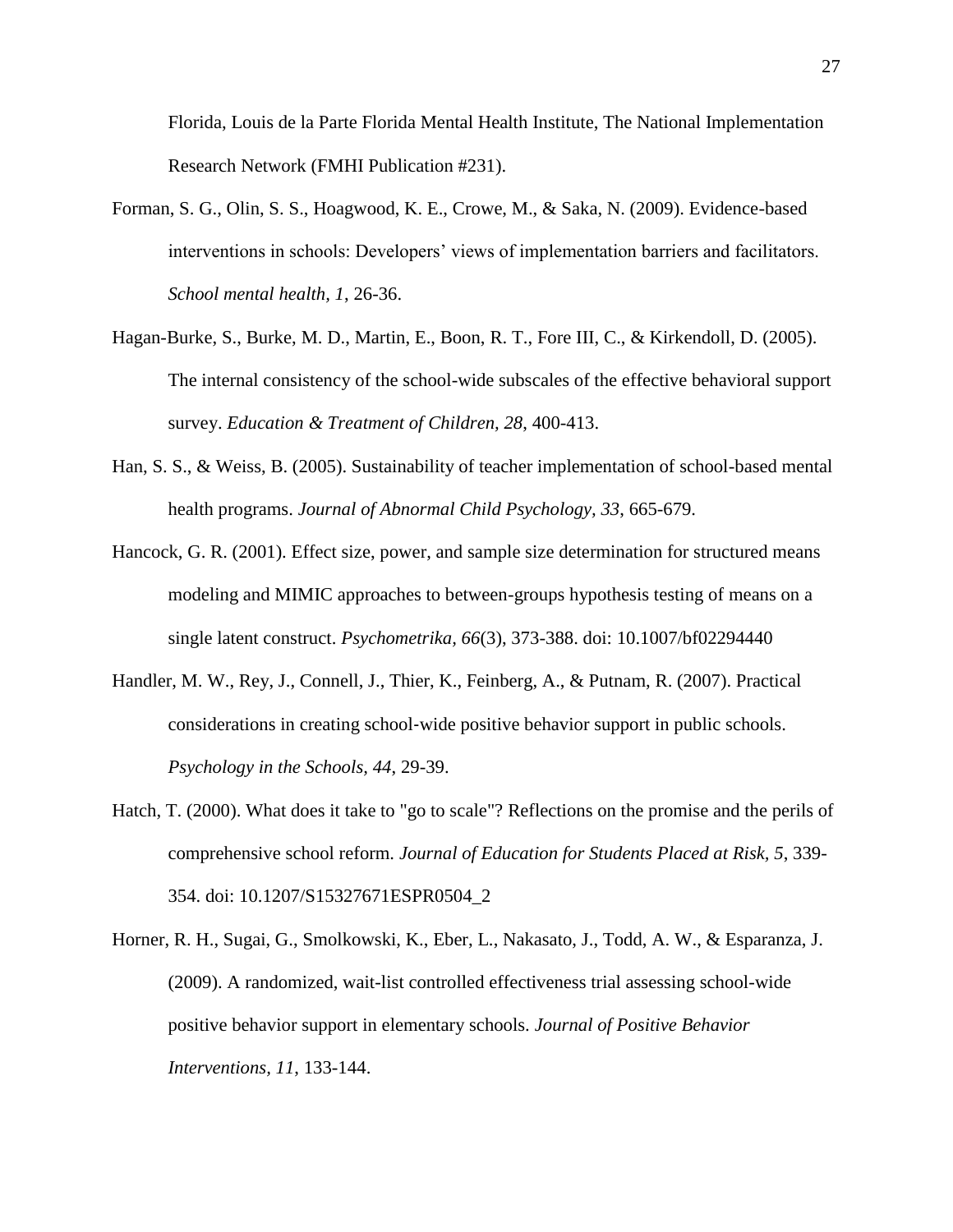- <span id="page-27-6"></span>Horner, R. H., Todd, A. W., Lewis-Palmer, T., Irvin, L. K., Sugai, G., & Boland, J. B. (2004). The School-wide Evaluation Tool (SET): A research instrument for assessing schoolwide positive behavior support. *Journal of Positive Behavior Interventions, 6*, 3-12.
- <span id="page-27-2"></span>Kincaid, D., Childs, K., Blase, K. A., & Wallace, F. (2007). Identifying barriers and facilitators in implementing schoolwide positive behavior support. *Journal of Positive Behavior Interventions, 9*, 174-184.
- <span id="page-27-5"></span>Kincaid, D., Childs, K. E., & George, H. (2005). *School-wide benchmarks of quality*. Unpublished instrument. University of South Florida
- <span id="page-27-3"></span>Kratochwill, T. R., Volpiansky, P., Clements, M., & Ball, C. (2007). Professional development in implementing and sustaining multitier prevention models: Implications for response to intervention. *School Psychology Review, 36*, 618-631.
- <span id="page-27-4"></span>Langley, A. K., Nadeem, E., Kataoka, S. H., Stein, B. D., & Jaycox, L. H. (2010). Evidencebased mental health programs in schools: Barriers and facilitators of successful implementation. *School mental health, 2*, 105-113.
- <span id="page-27-1"></span>Lohrmann, S., Forman, S., Martin, S., & Palmieri, M. (2008). Understanding school personnel's resistance to adopting schoolwide positive behavior support at a universal level of intervention. *Journal of Positive Behavior Interventions, 10*, 256-269. doi: 10.1177/1098300708318963
- <span id="page-27-0"></span>Lohrmann, S., Martin, S. D., & Patil, S. (2013). External and internal coaches' perspectives about overcoming barriers to universal interventions. *Journal of Positive Behavior Interventions, 15*, 26-38. doi: 10.1177/1098300712459078
- <span id="page-27-7"></span>Maindonald, J. H., & Braun, W. J. (2010). *Data analysis and graphics using R: an examplebased approach* (3rd ed.). Cambridge, UK: Cambridge University Press.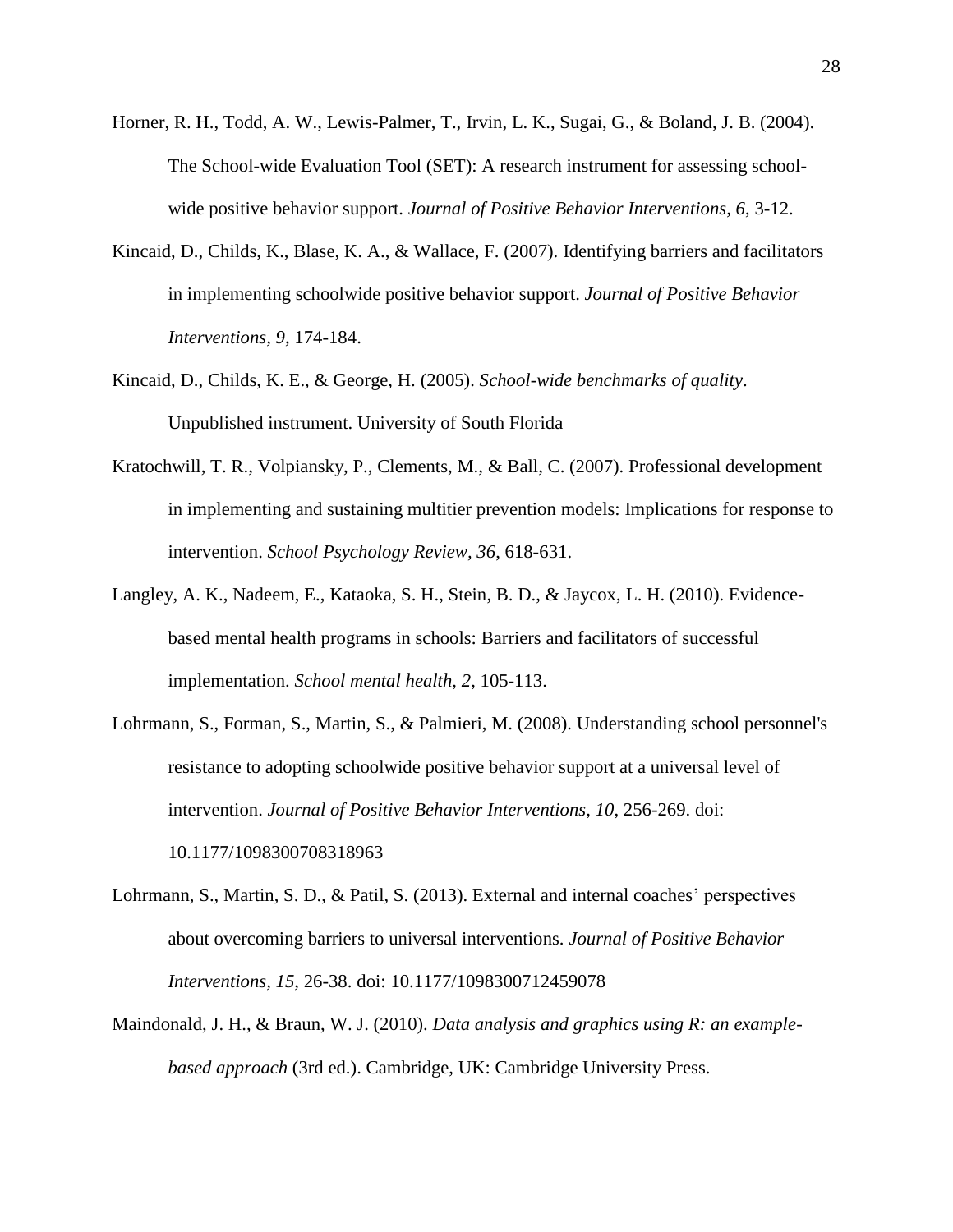- <span id="page-28-1"></span>McIntosh, K., Bennett, J. L., & Price, K. (2011). Evaluation of social and academic effects of school-wide positive behaviour support in a canadian school district. *Exceptionality Education International, 21*(1), 46-60.
- <span id="page-28-4"></span>McIntosh, K., Doolittle, J., Vincent, C. G., Horner, R. H., & Ervin, R. A. (2009). *School-wide universal behavior sustainability index: School teams*. University of British Columbia. Vancouver, BC.
- <span id="page-28-2"></span>McIntosh, K., Filter, K. J., Bennett, J. L., Ryan, C., & Sugai, G. (2010). Principles of sustainable prevention: Designing scale-up of school-wide positive behavior support to promote durable systems. *Psychology in the Schools, 47*, 5-21. doi: 10.1002/pits.20448
- <span id="page-28-0"></span>McIntosh, K., Horner, R. H., & Sugai, G. (2009). Sustainability of systems-level evidence-based practices in schools: Current knowledge and future directions. In W. Sailor, G. Dunlap, G. Sugai & R. H. Horner (Eds.), *Handbook of positive behavior support* (pp. 327-352). New York: Springer.
- <span id="page-28-3"></span>McIntosh, K., Kim, J., Mercer, S. H., Strickland-Cohen, M. K., & Horner, R. H. (2015). Variables associated with enhanced sustainability of School-Wide Positive Behavioral Interventions and Supports. *Assessment for Effective Intervention, 40*(3), 184-191. doi: 10.1177/1534508414556503
- <span id="page-28-5"></span>McIntosh, K., MacKay, L. D., Hume, A. E., Doolittle, J., Vincent, C. G., Horner, R. H., & Ervin, R. A. (2011). Development and initial validation of a measure to assess factors related to sustainability of school-wide positive behavior support. *Journal of Positive Behavior Interventions, 13*, 208-218. doi: 10.1177/1098300710385348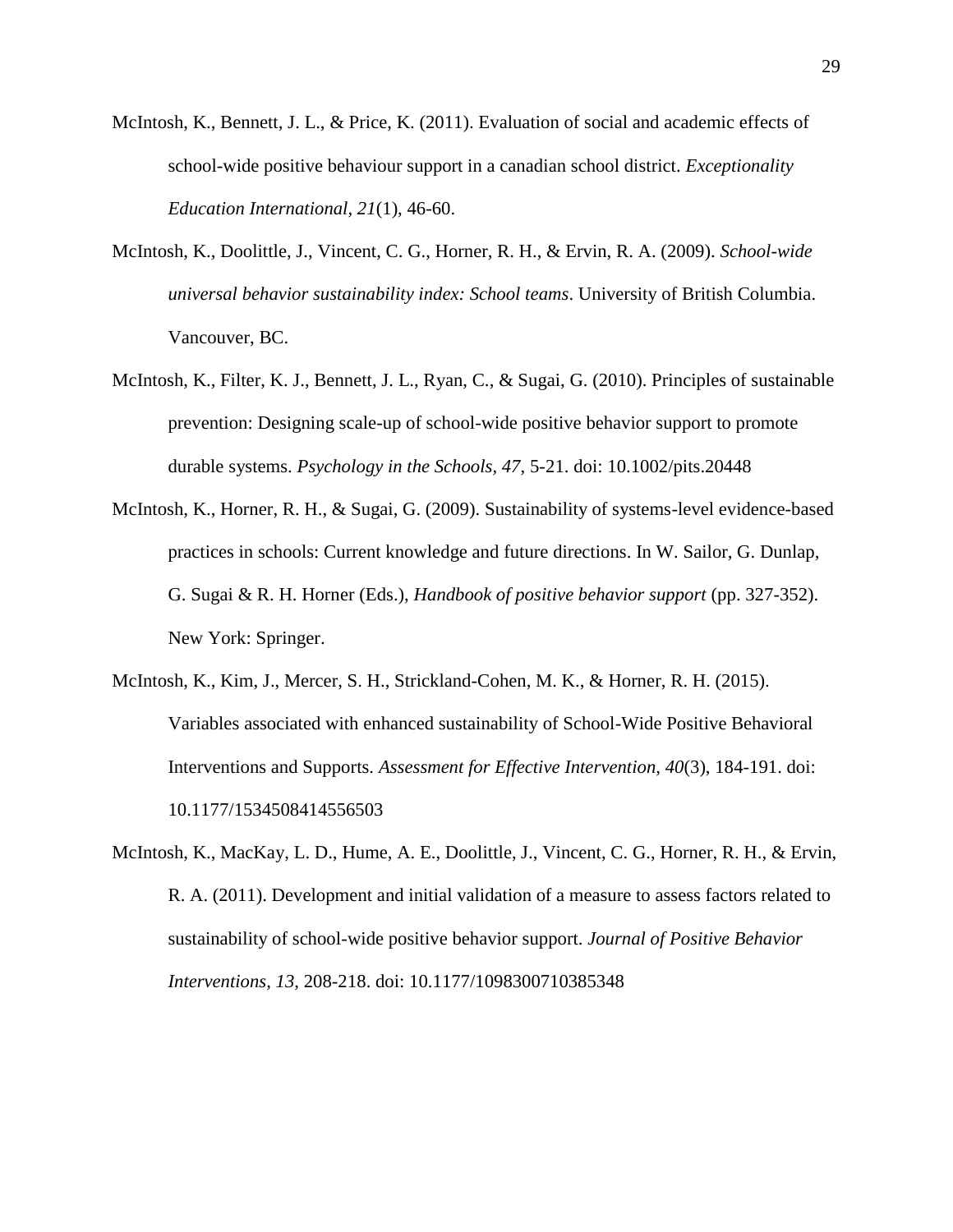- <span id="page-29-4"></span>McIntosh, K., Mercer, S. H., Nese, R. N. T., Strickland-Cohen, M. K., & Hoselton, R. (2015). *Predictors of sustained implementation of School-wide Positive Behavioral Interventions and Supports*. Manuscript submitted for publication.
- <span id="page-29-2"></span>McIntosh, K., Predy, L. K., Upreti, G., Hume, A. E., Turri, M. G., & Mathews, S. (2014). Perceptions of contextual features related to implementation and sustainability of schoolwide positive behavior support. *Journal of Positive Behavior Interventions, 16*, 29-41. doi: 10.1177/1098300712470723
- <span id="page-29-0"></span>McIntosh, K., & Turri, M. G. (2014). Positive behavior support: Sustainability and continuous regeneration. In C. R. Reynolds, K. J. Vannest & E. Fletcher-Janzen (Eds.), *Encyclopedia of special education: A reference for the education of children, adolescents, and adults with disabilities and other exceptional individuals* (4th ed., pp. 2061-2064). Hoboken, NJ: Wiley.
- <span id="page-29-3"></span>Mercer, S. H., McIntosh, K., Strickland-Cohen, M. K., & Horner, R. H. (2014). Measurement invariance of an instrument assessing sustainability of school-based universal behavior practices. *School Psychology Quarterly, 29*, 125-137.
- <span id="page-29-6"></span>Mueller, R. O., & Hancock, G. R. (2010). Structural equation modeling. In G. R. Hancock & R. O. Mueller (Eds.), *The reviewer's guide to quantitative methods in the social sciences* (pp. 371-384). New York: Routledge.

<span id="page-29-5"></span>Muthén, L. K., & Muthén, B. O. (2012). *Mplus user's guide* (7th ed.). Los Angeles: Author.

<span id="page-29-1"></span>Pinkelman, S., McIntosh, K., Rasplica, C., Berg, T., & Strickland-Cohen, M. K. (2015). Perceived enablers and barriers related to sustainability of school-wide positive behavioral interventions and supports. *Behavioral Disorders, 40*, 171-183.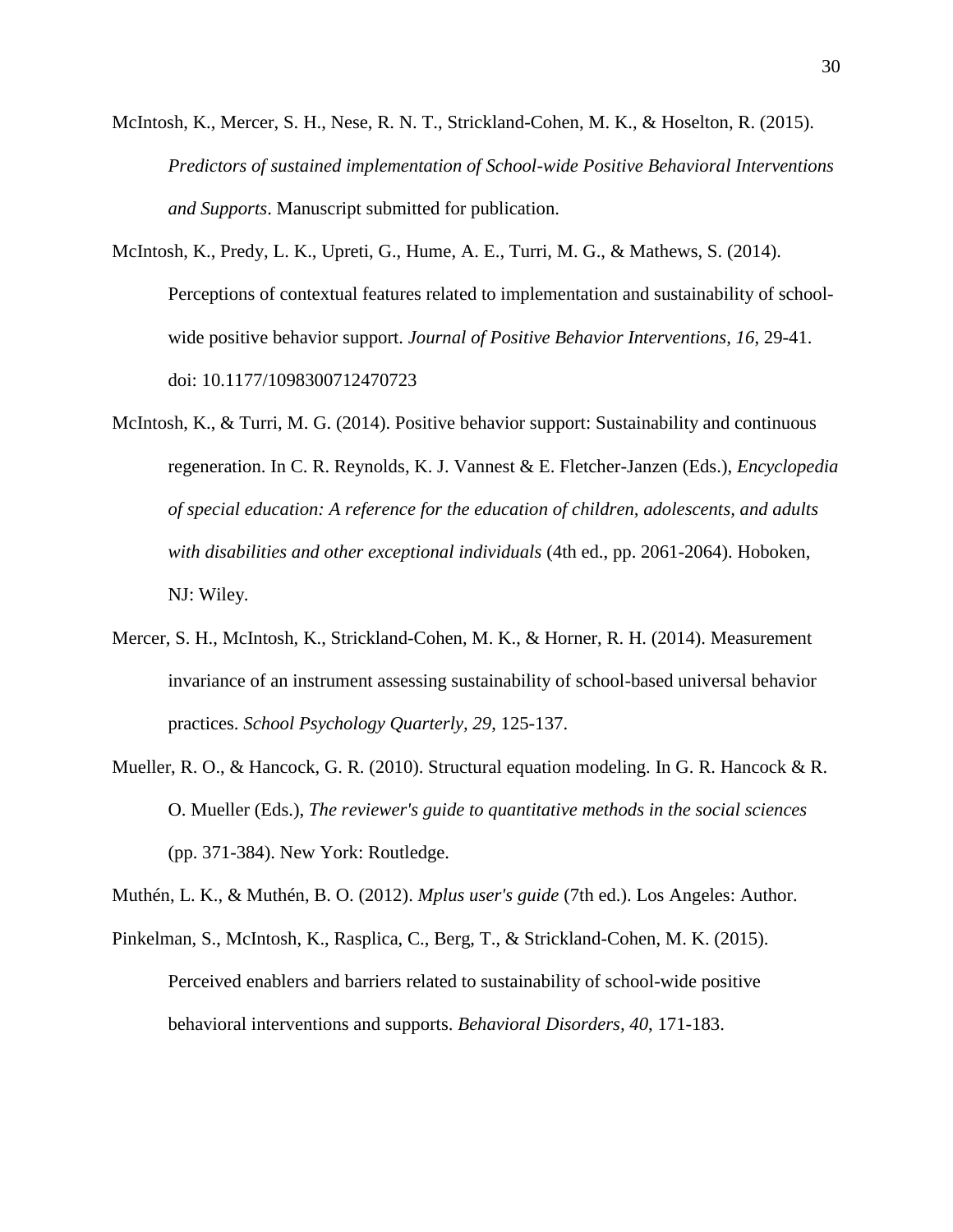<span id="page-30-7"></span>Raykov, T. (1997). Estimation of composite reliability for congeneric measures. *Applied Psychological Measurement, 21*(2), 173-184.

<span id="page-30-8"></span>Rogers, E. (2003). *Diffusion of innovations* (5th ed.). New York: The Free Press.

- <span id="page-30-5"></span>Rubio, D. M., Berg-Wagner, M., Tebb, S. S., Lee, E. S., & Rauch, S. (2003). Objectifying content validity: Conducting a content validity study in social work research. *Social Work Research, 27*, 94-104.
- <span id="page-30-6"></span>Safran, S. P. (2006). Using the Effective Behavior Supports Survey to guide development of schoolwide positive behavior support. *Journal of Positive Behavior Interventions, 8*, 3-9.
- <span id="page-30-0"></span>Sanetti, L. M. H., & Kratochwill, T. R. (2009). Treatment integrity assessment in the schools: An evaluation of the Treatment Integrity Planning Protocol. *School Psychology Quarterly, 24*, 24-35.
- <span id="page-30-3"></span>Sanford DeRousie, R. M., & Bierman, K. L. (2012). Examining the sustainability of an evidencebased preschool curriculum: The REDI program. *Early Childhood Research Quarterly, 27*, 55-65.
- <span id="page-30-2"></span>Sindelar, P. T., Shearer, D. K., Yendol-Hoppey, D., & Liebert, T. W. (2006). The sustainability of inclusive school reform. *Exceptional Children, 72*, 317-331.
- <span id="page-30-1"></span>Sugai, G., Horner, R. H., Algozzine, R., Barrett, S., Lewis, T., Anderson, C., . . . Simonsen, B. (2010). *School-wide positive behavior support: Implementers' blueprint and selfassessment*. University of Oregon. Eugene, OR. Retrieved from [http://www.pbis.org](http://www.pbis.org/)
- <span id="page-30-4"></span>Sugai, G., Horner, R. H., & McIntosh, K. (2008). Best practices in developing a broad-scale system of support for school-wide positive behavior support. In A. Thomas & J. P. Grimes (Eds.), *Best practices in school psychology V* (pp. 765-780). Bethesda, MD: National Association of School Psychologists.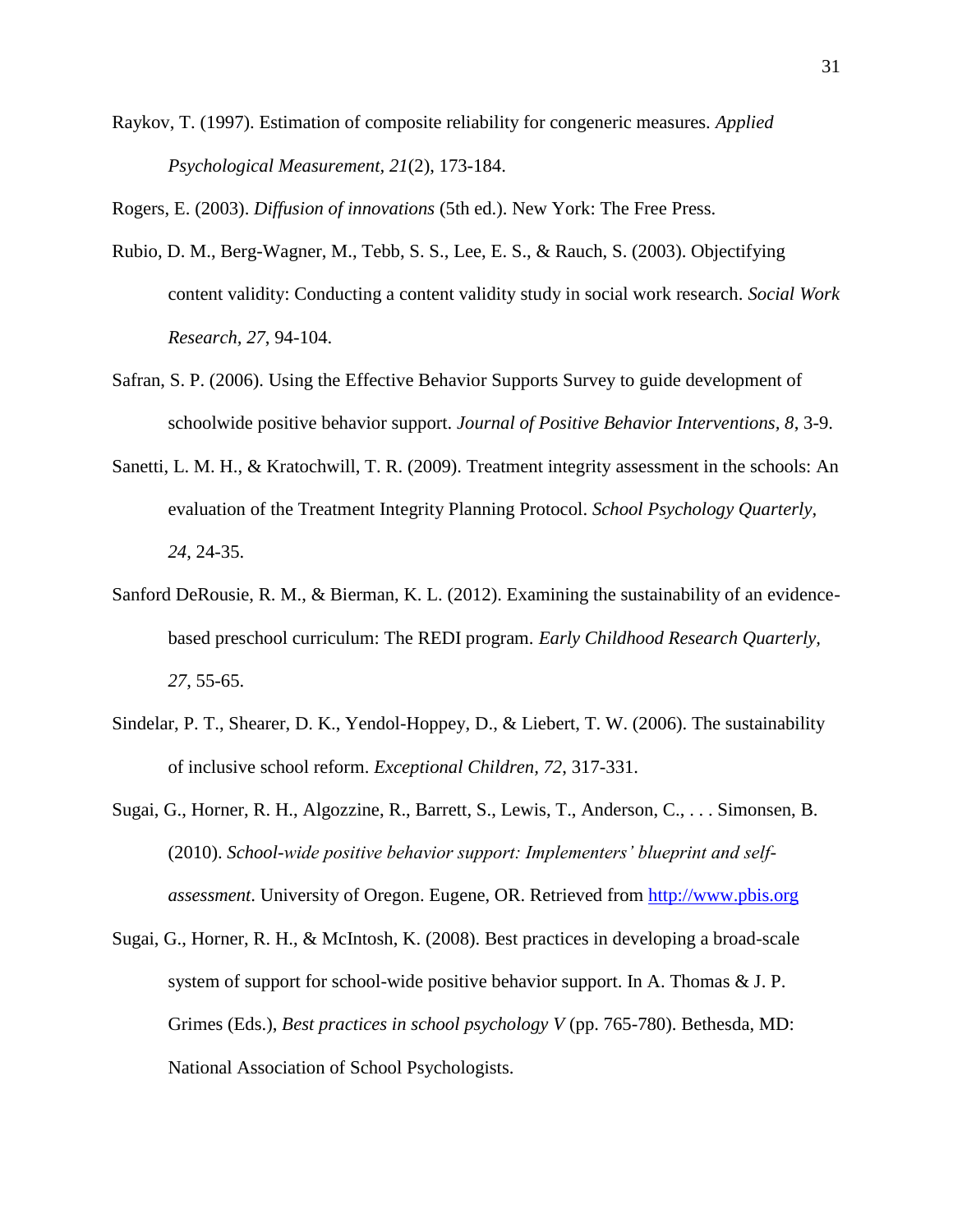- <span id="page-31-1"></span>Sugai, G., Horner, R. H., & Todd, A. W. (2000). *PBIS Self-Assessment Survey*. Eugene, OR: Educational and Community Supports. Retrieved from [http://www.pbis.org.](http://www.pbis.org/)
- <span id="page-31-0"></span>Sugai, G., Lewis-Palmer, T. L., Todd, A. W., & Horner, R. H. (2001). *School-wide Evaluation Tool (SET)*. Eugene, OR: Educational and Community Supports. Retrieved from [http://www.pbis.org](http://www.pbis.org/)
- <span id="page-31-2"></span>Sugai, G., Todd, A. W., & Horner, R. H. (2001). *Team Implementation Checklists (Version 2.2)*. Eugene, OR: OSEP Center for Positive Behavioral Supports
- <span id="page-31-3"></span>Zumbo, B. D., Gadermann, A. M., & Zeisser, C. (2007). Ordinal versions of coefficients alpha and theta for Likert rating scales. *Journal of Modern Applied Statistical Methods, 6*(1), 21-29.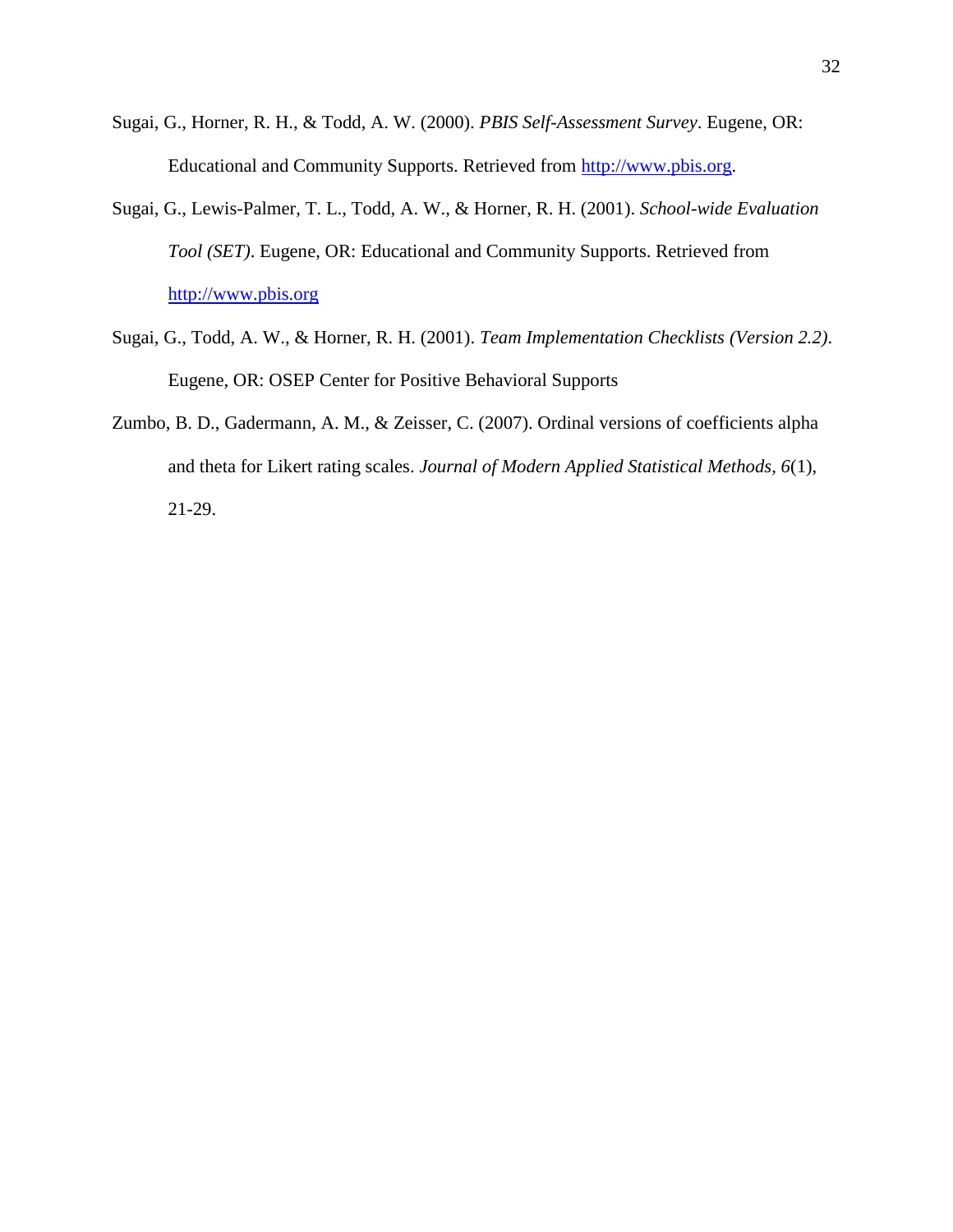# Table 1

# *School Demographics by Implementation Group*

|                               | <b>Implementation Group</b> |                       |                |  |
|-------------------------------|-----------------------------|-----------------------|----------------|--|
| Variable                      | Initial                     | <b>Full Operation</b> | Sustainability |  |
| % Elementary Schools          | 62                          | 75                    | 69             |  |
| % Middle Schools              | 26                          | 16                    | 23             |  |
| % High Schools                | 12                          | 9                     | 8              |  |
| Mean Enrollment (SD)          | 532 (370)                   | 532 (305)             | 573 (279)      |  |
| Mean % Minority Students (SD) | 34(33)                      | 39(31)                | 41 (25)        |  |
| Mean % Students Eligible for  | 52(24)                      | 48 (23)               | 48 (22)        |  |
| Free/Reduced Lunches (SD)     |                             |                       |                |  |
| % Schools in Rural Area       | 38                          | 22                    | 21             |  |
| % Schools in Town             | 18                          | 13                    | 12             |  |
| % Schools in Suburb           | 17                          | 36                    | 45             |  |
| % Schools in City             | 27                          | 30                    | 23             |  |
| Sample Size $(n)$             | 180                         | 329                   | 195            |  |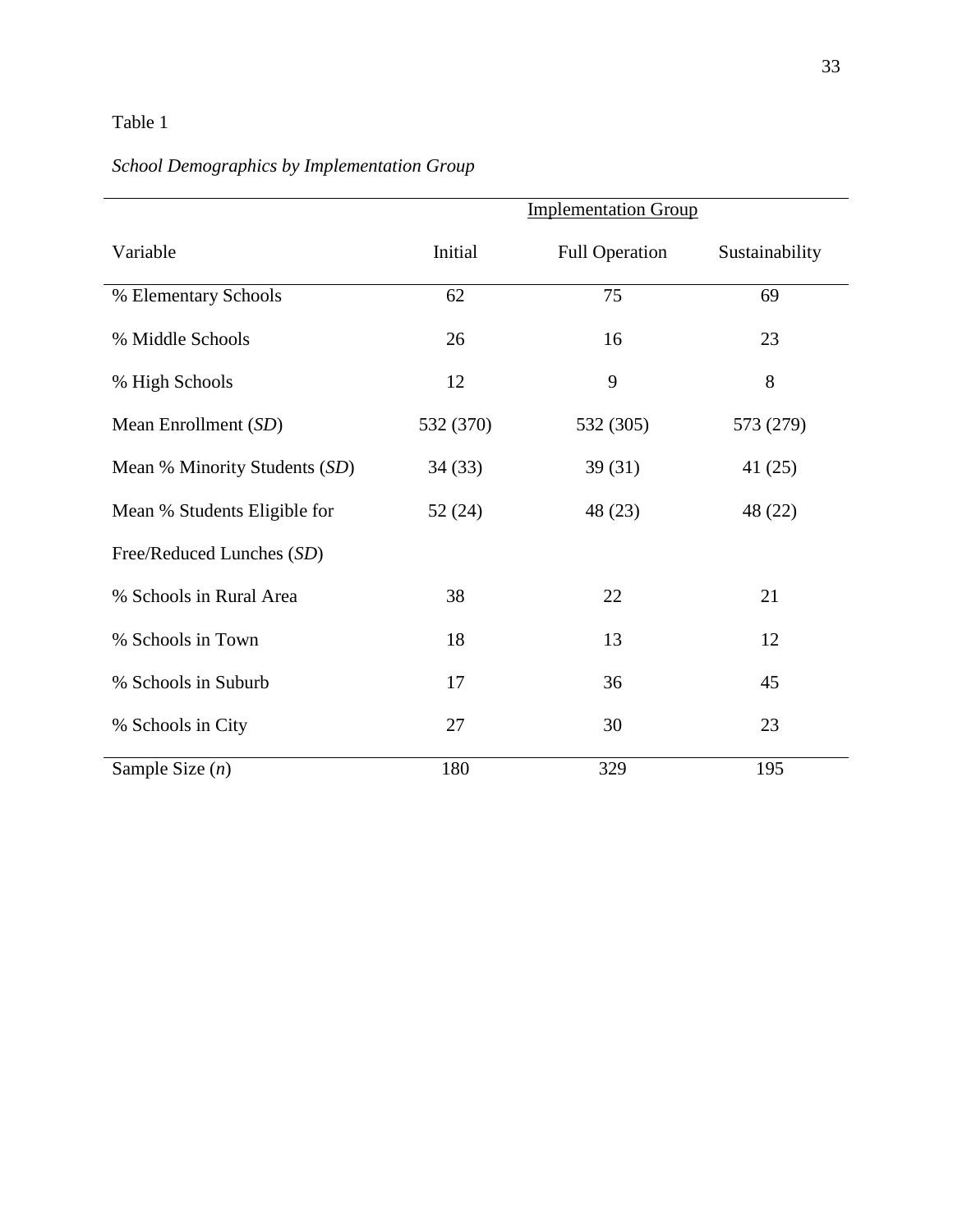## Table 2

| Means and Standard Deviations of ABISS Items by Implementation Group |  |  |  |
|----------------------------------------------------------------------|--|--|--|
|                                                                      |  |  |  |

|                                                         |                  | Initial        |      | <b>Full Operation</b> |                  | Sustainability |
|---------------------------------------------------------|------------------|----------------|------|-----------------------|------------------|----------------|
|                                                         |                  | Implementation |      |                       |                  |                |
| Item                                                    | $\boldsymbol{M}$ | <b>SD</b>      | M    | <b>SD</b>             | $\boldsymbol{M}$ | SD             |
| 1. School personnel are                                 | 1.49             | .62            | 1.47 | .68                   | 1.43             | .68            |
| opposed to SWPBIS                                       |                  |                |      |                       |                  |                |
| because it goes against their                           |                  |                |      |                       |                  |                |
| personal values (e.g.,                                  |                  |                |      |                       |                  |                |
| "rewarding" students,                                   |                  |                |      |                       |                  |                |
| teaching "compliance").                                 |                  |                |      |                       |                  |                |
| 2. Other school/district                                | 2.02             | .91            | 1.94 | 1.00                  | 1.96             | 1.06           |
| initiatives (e.g., academic,                            |                  |                |      |                       |                  |                |
| behavior, etc.) are present                             |                  |                |      |                       |                  |                |
| that compete (for time,                                 |                  |                |      |                       |                  |                |
| resources or content) with                              |                  |                |      |                       |                  |                |
| <b>SWPBIS.</b>                                          |                  |                |      |                       |                  |                |
| 3. There are high levels of                             | 1.40             | .71            | 1.36 | .75                   | 1.41             | .84            |
| turnover of school                                      |                  |                |      |                       |                  |                |
| administrators (i.e., yearly).                          |                  |                |      |                       |                  |                |
| 4. There are high levels of                             | 1.39             | .70            | 1.51 | .85                   | 1.46             | .80            |
| turnover of school                                      |                  |                |      |                       |                  |                |
| personnel who served as                                 |                  |                |      |                       |                  |                |
| key leaders ("champions")                               |                  |                |      |                       |                  |                |
| of SWPBIS (i.e., within                                 |                  |                |      |                       |                  |                |
| three years).                                           | 1.31             | .69            | 1.34 | .76                   | 1.34             | .76            |
| 5. There are high levels of<br>general school personnel |                  |                |      |                       |                  |                |
| turnover (i.e., $50\%$ of staff).                       |                  |                |      |                       |                  |                |
| Sample Size $(n)$                                       | 180              |                | 329  |                       | 195              |                |
|                                                         |                  |                |      |                       |                  |                |

*Note.* Respondents to the ABISS are asked to indicate "To what extent is this statement true for your school right now?"